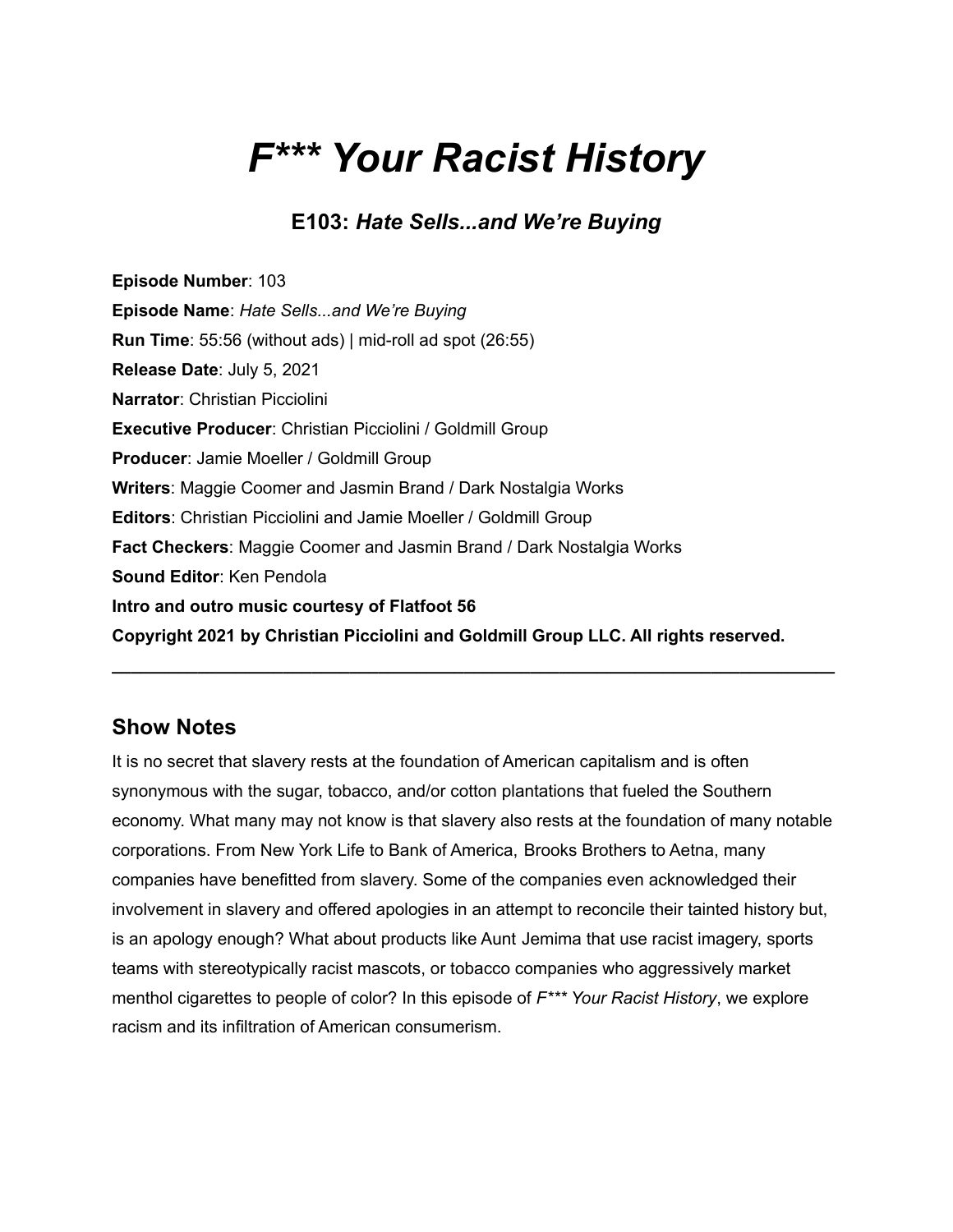#### **EPISODE SCRIPT**

#### **Introduction**

In 1893, executives at Pearl Milling Company in St. Joseph, Missouri, initiated a casting call for their new brand of self-rising pancake mix. They needed a mascot. And, they wanted a living, breathing embodiment of the brand's namesake, Aunt Jemima, an 1875 minstrel character.<sup>1</sup> In other words, they needed a jovial, overweight Black woman to fit the part of a Southern slave "Mammy."

In response, a formerly enslaved woman from Kentucky named Nancy Green, who was working as a servant for a Chicago judge at the time, auditioned for the role. Pearl Milling Company loved Green. She was in her fifties, sported impressive culinary skills, and also had the background to portray the company's Black "mammy" stereotype.

They set her up in a booth at the 1893 Chicago World's Fair; to the delight of large crowds, Nancy Green, who donned a white apron around her full shape and a red bandana around her head, cooked pancakes, sang songs, and regaled white fairgoers with tales from her childhood in Southern slavery.

Like Pearl Milling Company's new pancake mix, Nancy Green as "Aunt Jemima" was an instant success, but not everyone was happy with the characterization. Critics at the time thought such a portrayal so soon after the legal end of slavery was inappropriate and perpetuated black stereotypes, and that the company was cashing in. But, this was the beginning of the Jim Crow era in the United States, when most Americans were lapping up nostalgia over slavery and the Old South. Popularity of the pancake mix continued to grow, and in 1925, Quaker Oats purchased the Aunt Jemima brand.

Fast Forward to June 2020, in the wake of the murder of George Floyd, an unarmed Black man, by a white police officer in Minneapolis, Minnesota. Amid the protests over Floyd's killing besieging the nation, an old forgotten video resurfaced online and went viral. It was a 4-minute montage of over 100 years of racist Aunt Jemima advertising, and people were outraged.

<sup>1</sup> BlackExcellence.com, "Aunt Jemima: It Was Never about the Pancakes," Medium, February 1, 2018, [https://medium.com/@blackexcellence/aunt-jemima-it-was-never-about-the-pancakes-14a48a6523d.](https://medium.com/@blackexcellence/aunt-jemima-it-was-never-about-the-pancakes-14a48a6523d)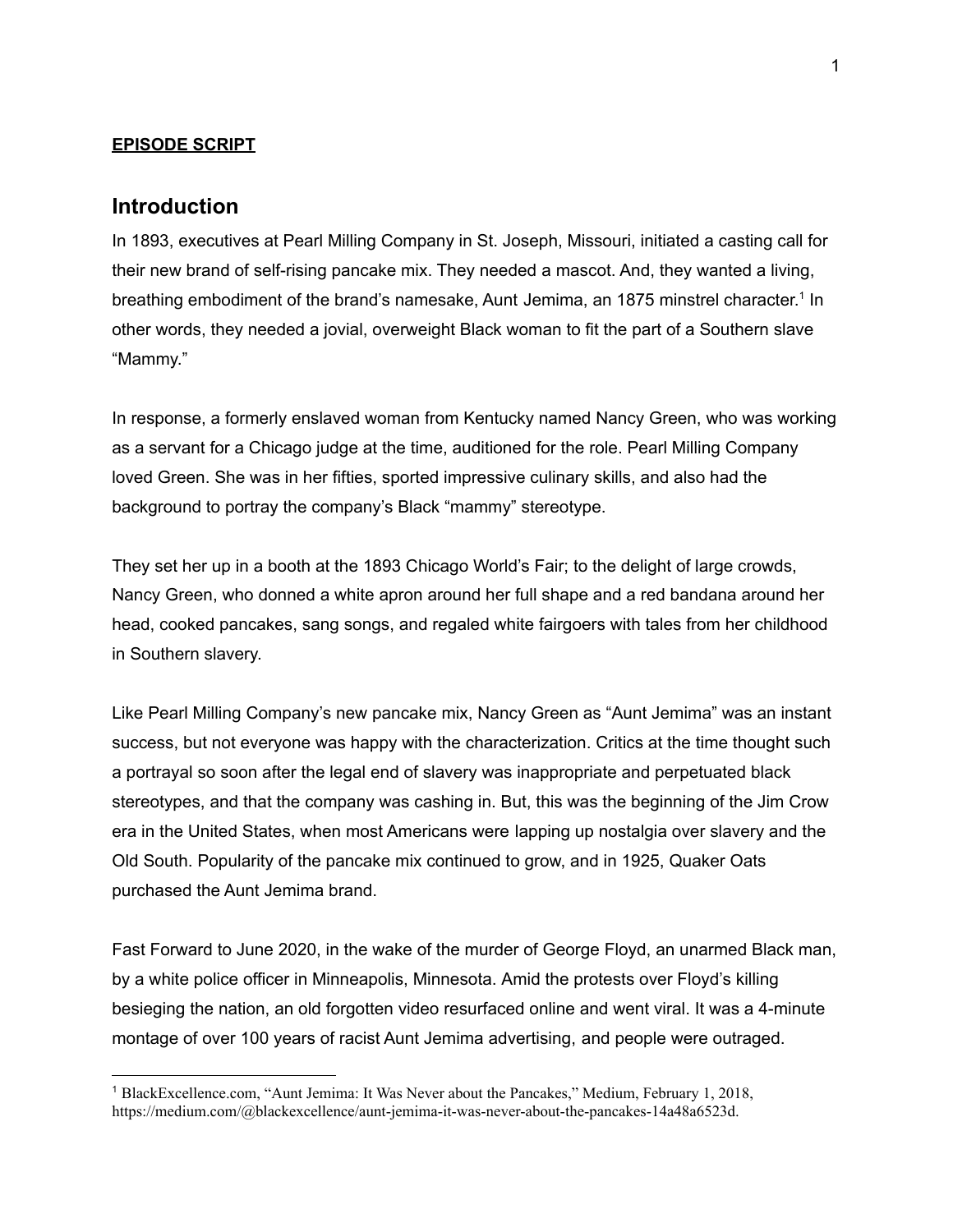Quaker Oats responded quickly. Their vice president, Kristen Kroepf, announced the retirement of the brand soon after on June 17. In her statement, she says:

"Aunt Jemima's origins are based on a racial stereotype. While work has been done over the years to update the brand in a manner intended to be appropriate and respectful, we realize those changes are not enough."

The decision to remove the racist branding then started a ripple effect: other brands like Cream of Wheat, Uncle Ben's Rice, and Land O' Lakes Butter announced their intentions to reevaluate their own branding decisions, all of which included racist stereotypes of Black or Indigineous people.

Heated debate among consumers ensued; some hailed the decisions as a step towards anti-racism and equity in marketing, others argued it marked an erasure of American history without acknowledging the harm it caused. And (no surprise) there were some who completely pushed back on the idea that the racialized images were even racist at all.

David Pilgrim, the curator of the Jim Crow Museum of Racist Memorabilia in Big Rapids, Michigan, says that with brands like Aunt Jemima and Uncle Ben's, "we still live in the residue of Jim Crow. It might not be as harsh, but there are still remnants of the ugly days."<sup>2</sup>

Ugly days, indeed. What is our longstanding obsession with faulty and racist nostalgia? Better questions: why have these racist marketing tactics been so successful, and why do we remain loyal to these brands as consumers despite their despicable histories and practices?

It's simple: we're willing to forget what truly happened in our history because we want it to feel cleaner and more respectful than it really was. And, it's hard to admit that maybe *we* are also complicit in the marginalization and dehumanization of other human beings through our buying habits and which companies we choose to support. But, the truth is, racism is ingrained in more

<sup>&</sup>lt;sup>2</sup> Emily Heil, "After Aunt Jemima Was Retired, Companies Are Rethinking Uncle Ben, Cream of Wheat and Mrs. Butterworth's," *Washington Post*, June 18, 2020,

[https://www.washingtonpost.com/news/voraciously/wp/2020/06/18/after-aunt-jemima-was-retired-companies-are-re](https://www.washingtonpost.com/news/voraciously/wp/2020/06/18/after-aunt-jemima-was-retired-companies-are-rethinking-uncle-ben-cream-of-wheat-and-mrs-butterworth-images/) [thinking-uncle-ben-cream-of-wheat-and-mrs-butterworth-images/](https://www.washingtonpost.com/news/voraciously/wp/2020/06/18/after-aunt-jemima-was-retired-companies-are-rethinking-uncle-ben-cream-of-wheat-and-mrs-butterworth-images/).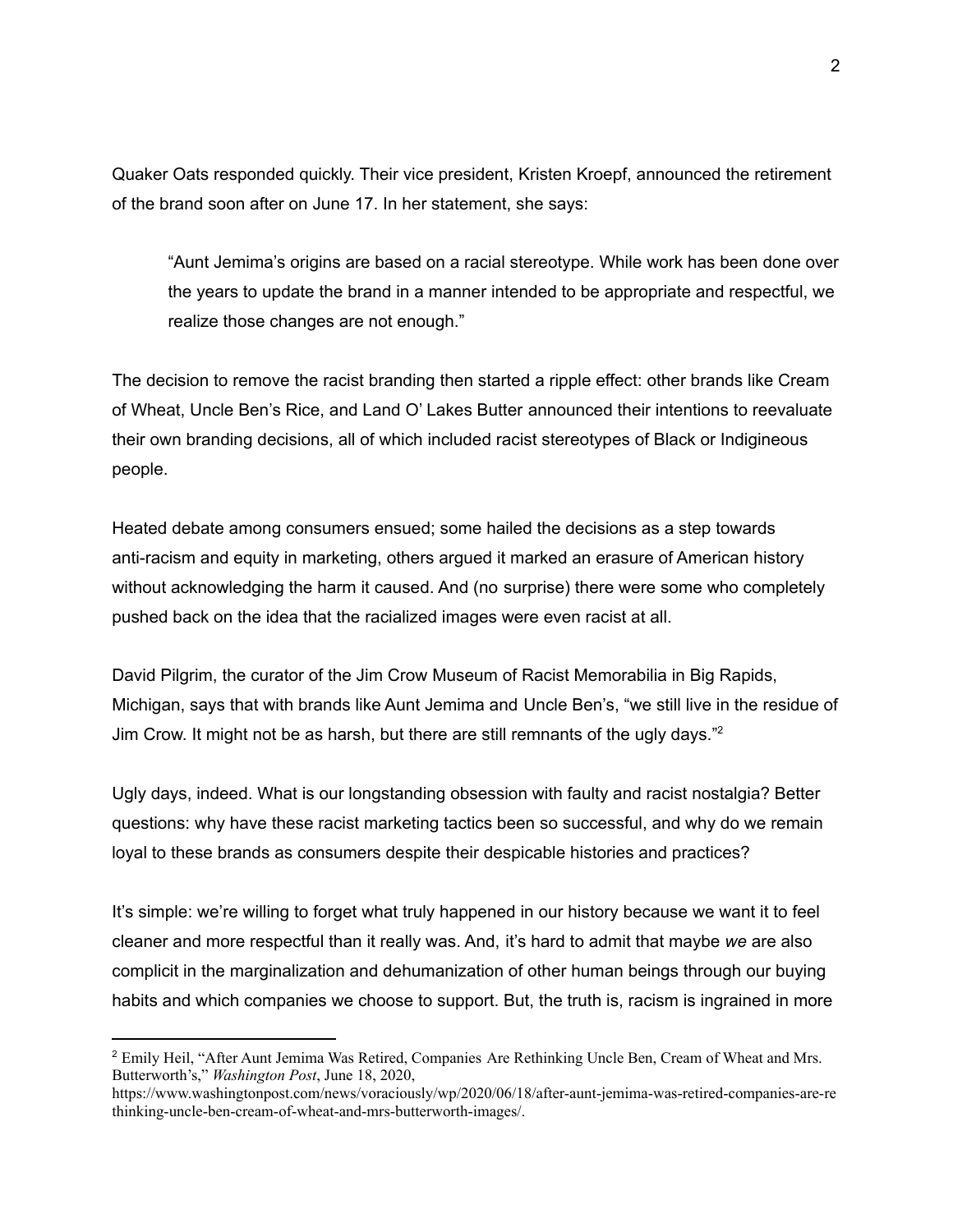than just the business marketing practices of the 20th century. The belief in white supremacy is the foundation of American Capitalism, and it all started with something called the Triangle Trade.

This is episode 3 of *F\*\*\* Your Racist History: Hate Sells…and We're Buying.*

# **The Triangle Trade**

Molasses. Rum. Slaves (harvest, drink, repeat).

Maybe you remember something about this from school, most likely you don't (if you were even taught it at all), but that's the basic construction of the Triangle Trade that built America's early colonial economy. It worked like this:

The British colonies in the West Indies (more commonly known today as the Caribbean) were rich in sugar plantations. And, they decided they needed slaves to plant, harvest, and process the sugar cane. The production of sugar was one of the most brutal and dangerous types of work for enslaved people; they often lost limbs and suffered debilitating injuries at every stage (not to mention the severe mistreatment they endured from slave owners). This, of course, bolstered the need for plantation owners to bring in even more enslaved people. They also found that refining sugar produced a more sought after byproduct: molasses. The sugar alone was not profitable; molasses was the real moneymaker.

Ships carried millions of gallons of molasses from the West Indies to the coast of New England, where distilleries then processed it into rum. The rum, in turn, would be placed into large casks and transported to the African coast where it would be traded for more slaves.

Ships hauling enslaved people would then transport them to America's Southern colonies, and the whole vicious cycle would begin again.

This transatlantic slave trade continued to expand throughout the late 1600s, and by the early 1700s, the American colonies were booming because of it.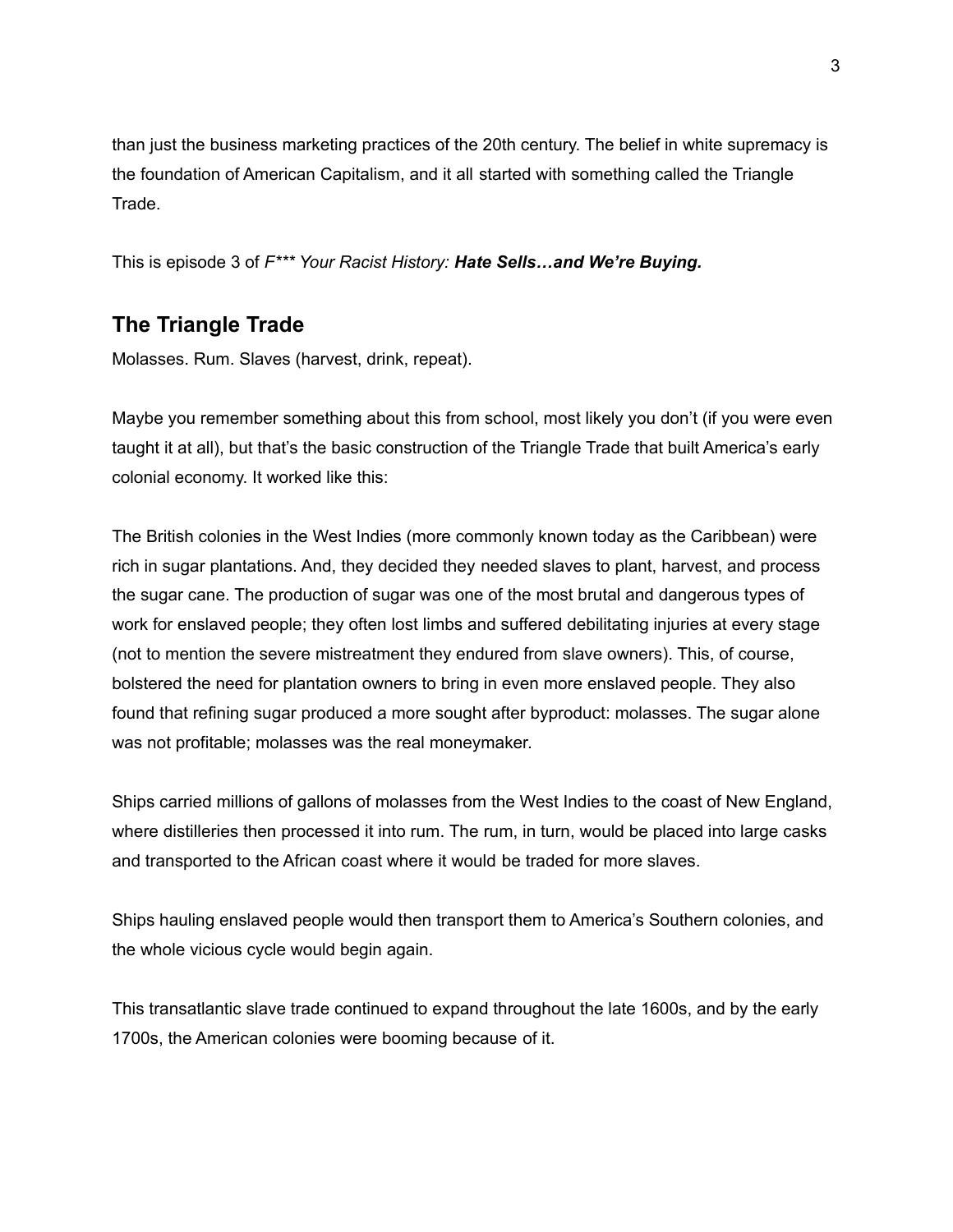By the eve of the American Revolution in 1776, the American colonies had become wealthy and self-sufficient enough to declare independence from England. Key to their healthy economy? The Triangle Trade and slavery.

# **Slavery and Profit in Antebellum American Business**

It's often said the South was the epicenter for American slavery, and in many cases this is certainly true. Historian Ronald Bailey has noted, however, that "one of the greatest travesties in the study of U.S. History is the suggestion that only the South benefited directly and substantially from slavery."

Something else that would have been difficult for white Americans to achieve without the exploitation of Blacks as slaves? The industrialization of America's North. As we just learned, rum was made with molasses derived from Southern slave-grown sugar cane. But, Americans also smoked slave-grown tobacco in their pipes. And American textiles were made with slave-grown cotton.

In fact, after the United Kingdom ended the international slave trade in 1807 with the signing of the Slave Trade Act, the use of Southern U.S. slave-grown cotton in the Northern textile industries soared.

Beginning in 1790, the United States (and enslaved peoples) produced 1.5 million pounds of raw cotton, meaning that's how much total U.S.-produced cotton entered the market. That same year, Eli Whitney<sup>3</sup> invented the cotton gin, and as a result, the following year, 35 *million* pounds of cotton hit the U.S. market. That's over a 2,000-percent increase in less than one year. If you look more closely, the explosion of the Northern American textile industry also followed along with the staggering growth of cotton from the South. In 1790, Northern textile industries used five million pounds of raw cotton. In 1865, they used 433 million pounds.<sup>4</sup>

<sup>&</sup>lt;sup>3</sup> The cotton gin might have been invented by Catherine Green, but because she couldn't obtain a patent on account of her sex, Eli Whitney rebuilt it and patented himself. History.com Editors, "Cotton Gin and Eli Whitney," HISTORY (A&E Television Networks, February 4, 2010),

[https://www.history.com/topics/inventions/cotton-gin-and-eli-whitney.](https://www.history.com/topics/inventions/cotton-gin-and-eli-whitney)

<sup>4</sup>Ronald Bailey, "The Slave(Ry) Trade and the Development of Capitalism in the United States: The Textile Industry in New England," *Social Science History* 14, no. 3 (1990): 373, https://doi.org/[10.2307/1171357.](https://www.mybib.com/10.2307/1171357)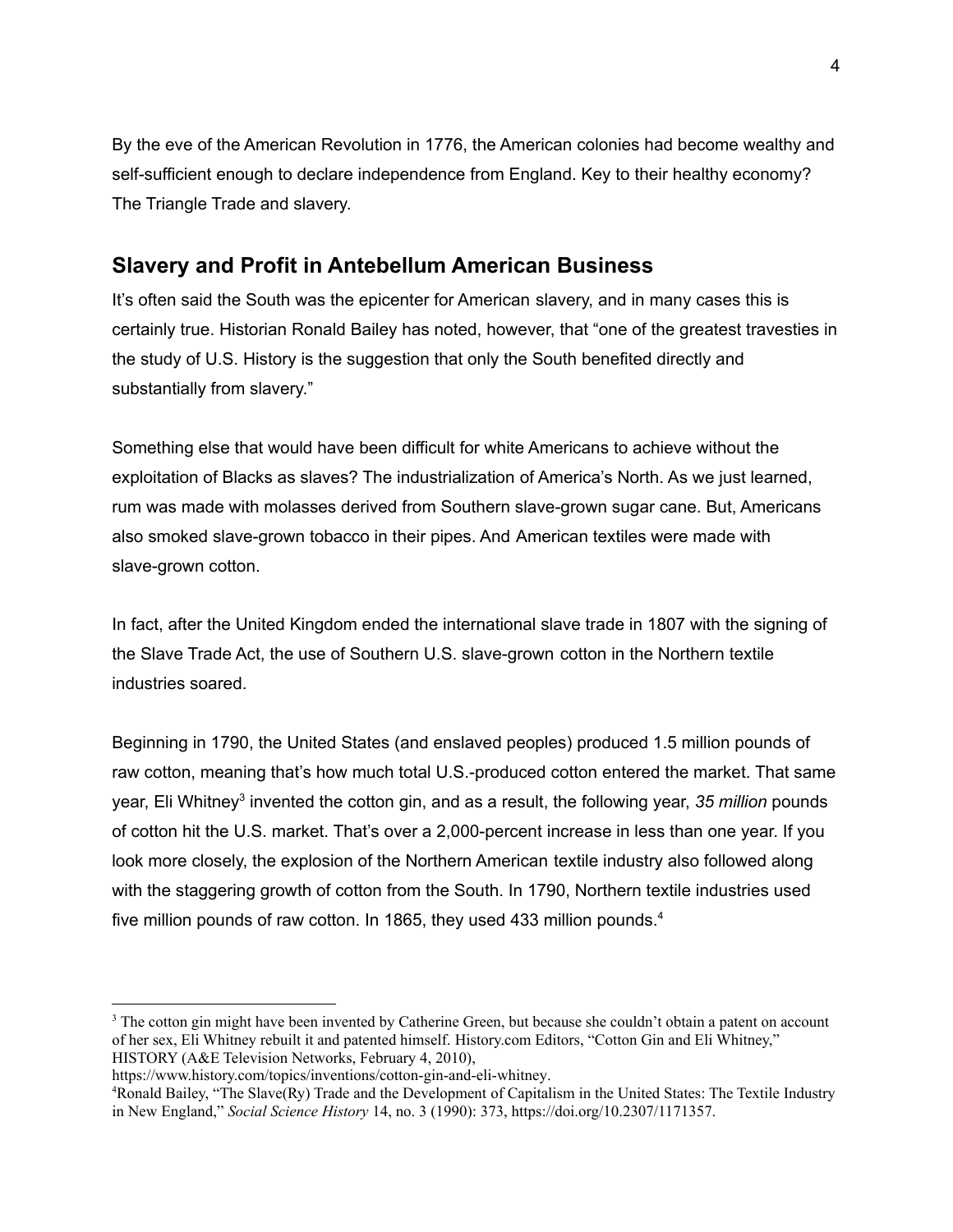According to the BBC, "By some estimates, New York received 40 percent of U.S. cotton revenue through money its financial firms, shipping businesses, and insurance companies earned."

But, it wasn't just raw products and the revenue produced on the literal backs of enslaved people that Northern companies profited from; it was also the enslaved people themselves that generated money for them.

Slaves needed clothes on their backs (though let's not forget that sometimes enslaved people were forced to pick cotton completely naked as a form of punishment); American clothier Brooks Brothers started their company in the early 1800s by selling "top-of-the-line" clothing to slave owners and white traders who needed to outfit their slaves. 5

On Brooks Brother's long 'History and Heritage' page on their website, nowhere does it mention this little historical backstory.

But, they do say, "As the country's oldest clothing retailer, Brooks Brothers is proud to uphold the same traditions and values for nearly two centuries." <sup>6</sup> Let's hope not.

Many well-known American insurance providers and banks also cashed in on slavery and the slave trade.

Aetna, who is now a health insurance provider, initially sold policies to slave owners to insure the lives of their slaves; when an enslaved person died, a slave owner collected the fiscal value of the person, and then some.

The company issued a statement that was published in the *Los Angeles Times* in 2000:

<sup>5</sup> Edward Ball, "Retracing Slavery's Trail of Tears," Smithsonian (Smithsonian.com, October 21, 2015), <https://www.smithsonianmag.com/history/slavery-trail-of-tears-180956968/>.

<sup>6</sup> "Brooks Brothers | about Us," www.brooksbrothers.com, n.d., <https://www.brooksbrothers.com/about-us/about-us>.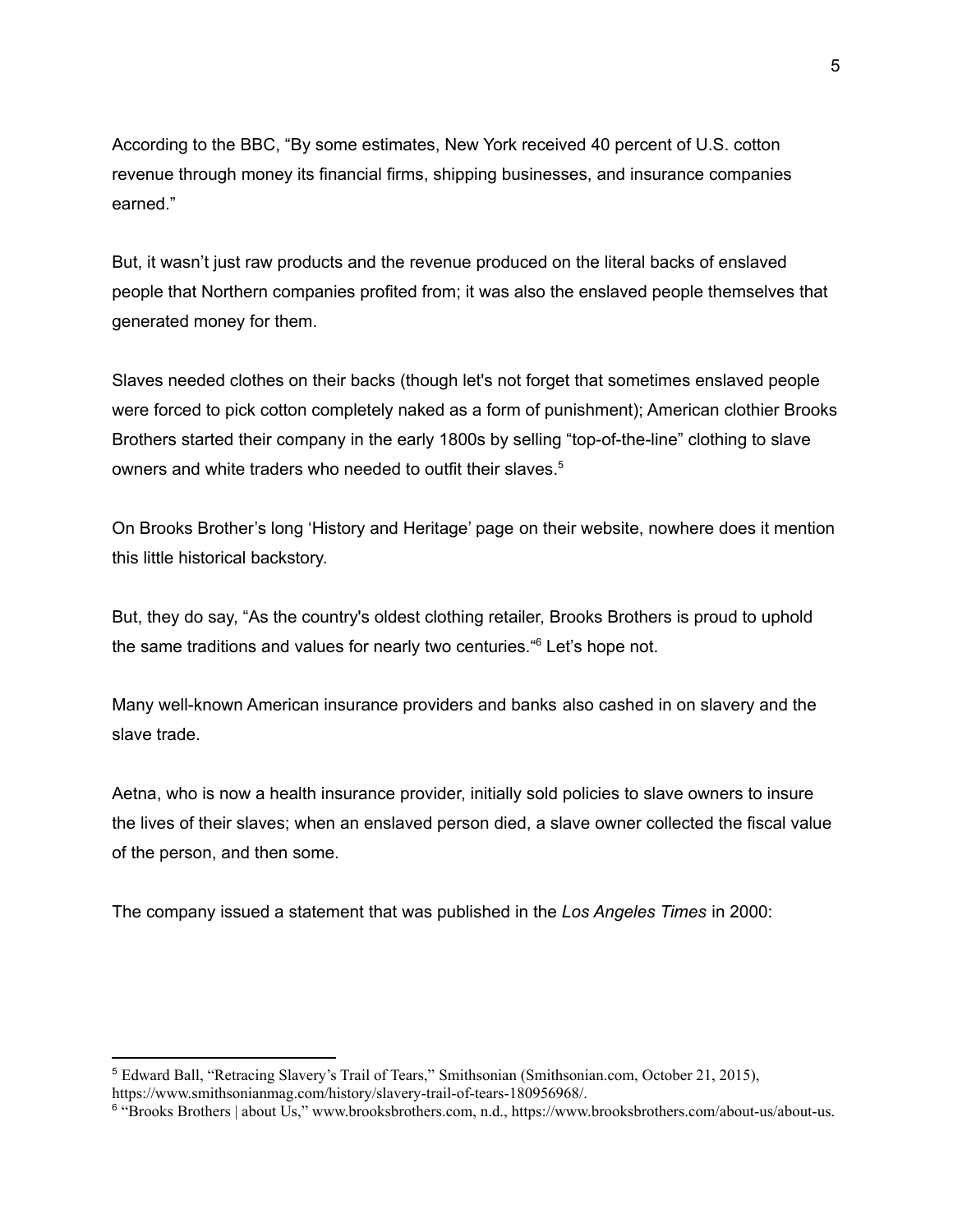"Aetna has long acknowledged that for several years shortly after its founding in 1853 that the company may have insured the lives of slaves. We express our deep regret over any participation at all in this deplorable practice."7

And, yet, there is no mention of this on Aetna's website.<sup>8</sup>

Predecessor banks that formed the Fortune 500 companies Bank of America, New York Life, and J. P. Morgan also accepted enslaved people as collateral for loans and insured them as property at the time. 9

And, if a slave owner defaulted on a loan, the banks would seize their slaves. Then what would they do with them, I wonder?

In 2001, the State of California passed legislation requiring insurance companies to hand over company records pertaining to policies insuring enslaved people prior to 1865. New York Life provided documents showing their parent company, Nautilus Insurance Company, had sold 508 policies insuring the lives of enslaved people in the 1840s. According to New York Life's website, they only sold these policies for a short time between 1846 and 1848, and it accounted for less than 5-percent of their business.<sup>10</sup> However, a New York Times article from 2016 said the policies accounted for a third of total policies between 1845 and 1848, and the company paid the equivalent of \$232,000 in claims before voting to discontinue the practice in 1848.

After the City of Chicago passed an ordinance in 2002 requiring companies to disclose whether or not they or a predecessor had profited from the institution of slavery, Bank of America scrambled to minimize damage to their public image. Company representatives testified in front of the Chicago City Council that although the president of one of their predecessor companies was, in fact, a slave trader, he in no way received funding for that endeavor from the bank. (*Hmm*—what was his salary used for then?) Bank of America's historical records reportedly show only two such policies that insured slaves were ever sold. Oddly enough, the link to the

<sup>10</sup> "Common Questions," www.newyorklife.com, accessed May 4, 2021, [https://www.newyorklife.com/newsroom/common-questions.](https://www.newyorklife.com/newsroom/common-questions) <sup>9</sup> "SLAVERY ERA INSURANCE REGISTRY LAWS." Ct.gov, 2012, [www.cga.ct.gov/2012/rpt/2012-R-0072.htm](http://www.cga.ct.gov/2012/rpt/2012-R-0072.htm).

<sup>7</sup> Print, "Aetna Apologizes for Slave Insurance," Los Angeles Times, March 11, 2000, <https://www.latimes.com/archives/la-xpm-2000-mar-11-fi-7637-story.html>.

<sup>8</sup> "Our Company History | Aetna," www.aetna.com, n.d., [https://www.aetna.com/about-us/aetna-history.html.](https://www.aetna.com/about-us/aetna-history.html)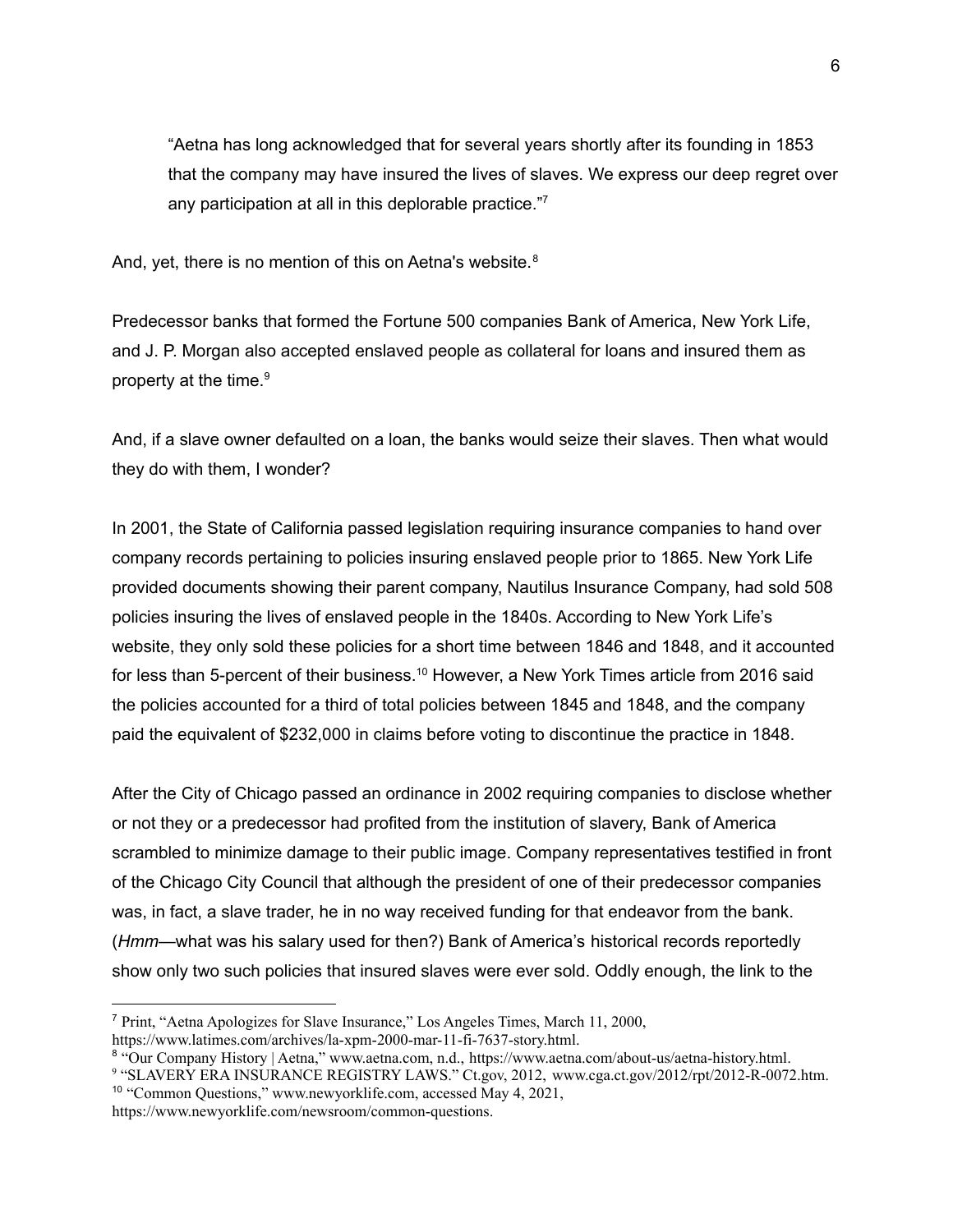Bank of America report, conducted by the Heritage Research Center, which detailed these findings, has been inactive online for some time.

J. P. Morgan, a major provider of investment banking and financial services, though? They actually owned slaves. A lot of them. In 2005, they admitted that between 1831 and 1861, their two predecessor banks accepted nearly 13,000 enslaved people as collateral. When slaveowners defaulted on these loans, the banks confiscated and ended up owning over 1,250 enslaved people.

What was J. P. Morgan's atonement for profiting from slavery? They pledged \$5 million to a Louisiana scholarship fund for African-American students. Seems money can buy anything for those who have it, including rubber-stamped redemption.

I'll point out that most, if not all, of the revelations about these companies came as a result of either the Chicago city ordinance or a rash of class-action lawsuits filed in the early 2000s seeking reparations from these companies for their involvement and profit from the institution of slavery.<sup>11</sup>

To date, *none* of these companies have made direct reparations to communities or people of color, and, in general, the discussion around reparations for Black Americans affected by slavery remains a divisive issue in American business and politics.

#### **Fighting For the Lost Cause**

If you listened to episode two of *F\*\*\* Your Racist History*, 'The Racist History of American American Law Enforcement', you'll know very little changed by way of attitudes toward people of color in this country after the end of the American Civil War and the abolition of slavery. How did this affect newly freed Black people trying to start new lives and businesses?

Spoiler alert: it hasn't been pretty, easy, or seamless.

<sup>11</sup> Robert F. Worth, "Companies Are Sued for Slave Reparations (Published 2002)," *The New York Times*, March 27, 2002, sec. New York,

<https://www.nytimes.com/2002/03/27/nyregion/companies-are-sued-for-slave-reparations.html>.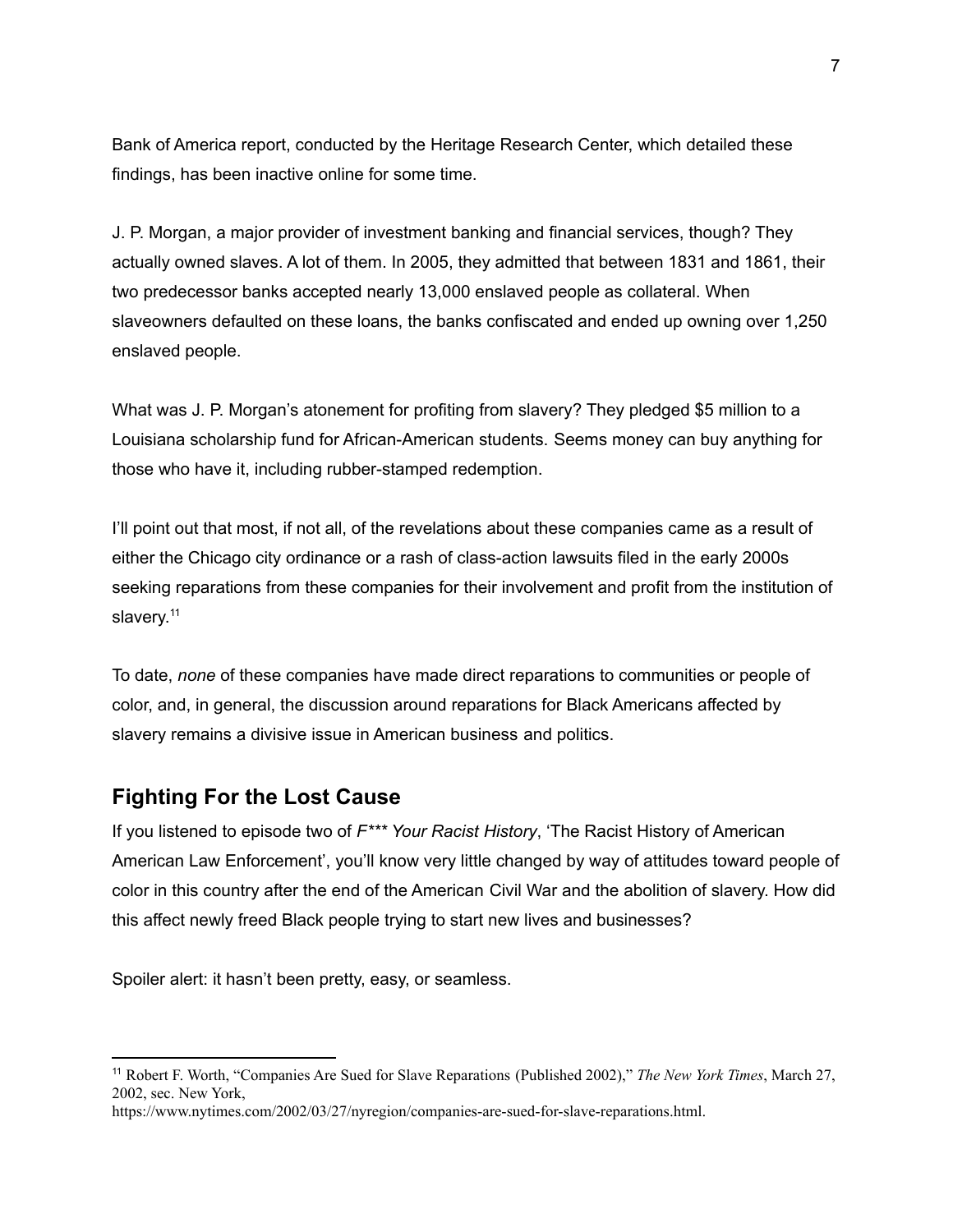The Southern economy, after the Civil War, was completely destroyed. Reconstruction turned into a nightmare for Southern whites and (of course) they took their frustrations out on Blacks.

While four-million newly freed Black people were searching for a new path for their lives, an entire population of destitute, war-wearied, and humiliated former Confederates detested their new freedom. For many freedmen and women at the time, a career in agriculture seemed a logical choice, but getting a piece of the land they and their ancestors had toiled on proved to be much harder than anticipated.

There were efforts to break up abandoned and confiscated plantations into smaller lots for freed Black farmers. Northern abolitionists and local freed Blacks did this on St. Helena Island and Port Royal in South Carolina in 1863 with relative success. 12

"Forty acres and a mule" was another proposal devised under the Freedmen's Bureau Act of 1865 to parcel and redistribute large Southern plantations to help facilitate the rise of the independent Black farmer, but it never came to fruition. Why? Once again, racism. The U.S. government found it difficult to square with the reality of redistributing land from white people to Black people.

#### **The Lost Cause**

A white supremacist tome called *The Lost Cause,* was then published in 1866, and it was an attempt to repaint the image of the Old South. It spelled out in no uncertain terms a justification for the former Confederate cause; it portrayed slavery as a "necessary evil" that protected and nurtured enslaved people (instead of the horrific reality that it truly was). Plantations altered their facades to embody this message, reforming their outward appearance to match the mythology, for the new influx of Northern patrons interested in indulging in Southern nostalgia. Instead of images of brutality, cruelty, and dehumanization, visitors to plantations were often met by well-dressed Black workers, now in "service" rather than slavery, called "auntie" and "uncle" to appear as though these former slaves were a welcome part of the family. Even in 2021, plantation tours in the American South still sell whitewashed history to eager tourists and promote destination weddings on the grounds of old slave quarters.

<sup>&</sup>lt;sup>12</sup> Reynolds Bruce J., "The Pursuit of Independent Farming and the Role of Cooperatives"  $(0, 2003)$ , [https://www.rd.usda.gov/files/RR194.pdf.](https://www.rd.usda.gov/files/RR194.pdf)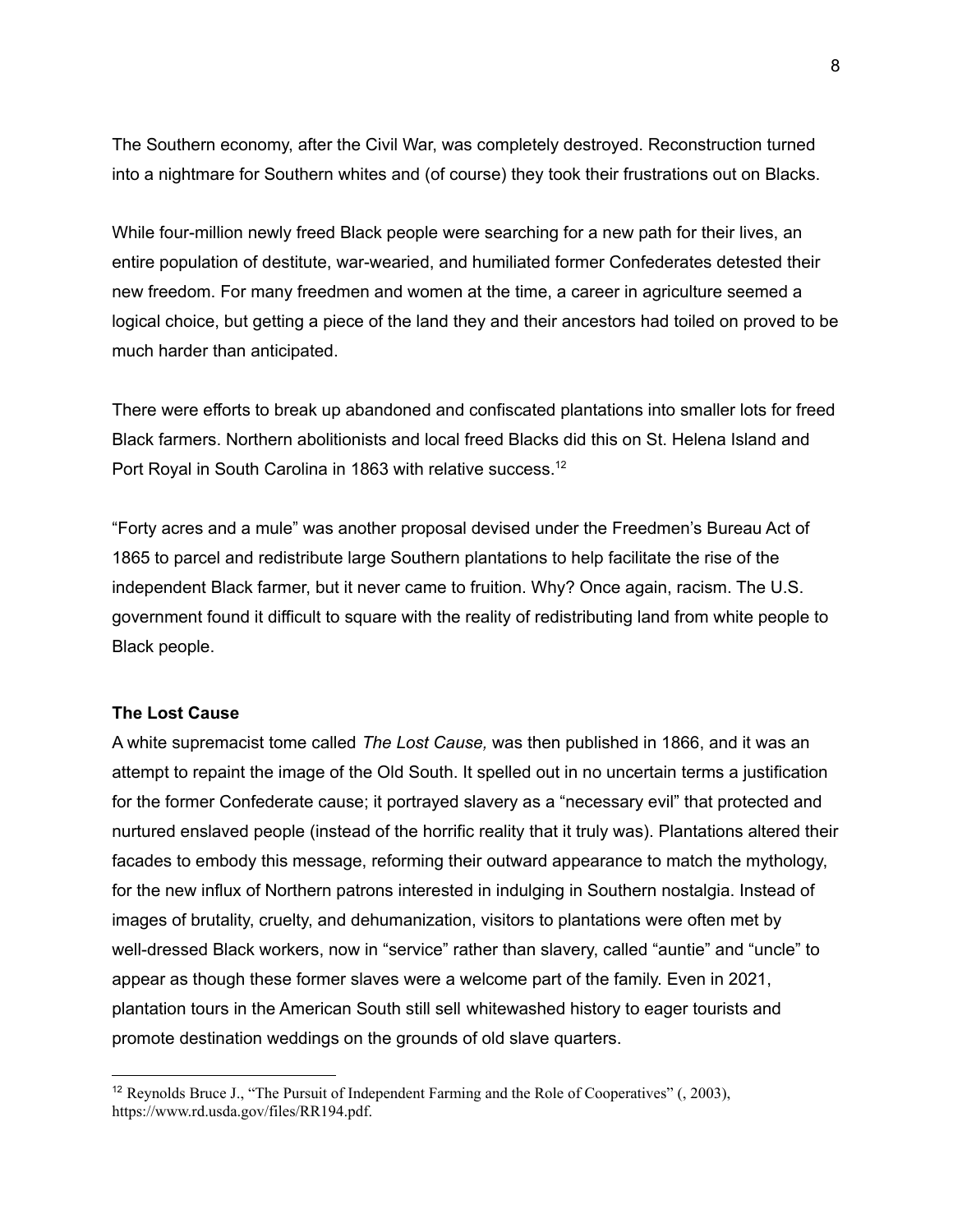# **Racist Advertising**

Racist imagery has long been used to appeal to a white sense of nostalgia. A longing for "the good old days" of the American South was encapsulated by brands using images of Black slave stereotypes.

American companies cashed in on these stereotypes in large brand marketing campaigns.

In addition to Aunt Jemima's adaptation of an old, Black, Southern mammy that appealed to the nostalgic white consumer looking for gentle reminders of a "simpler time," Uncle Ben's instant rice and the Cream of Wheat breakfast porridge brand mascots also emulated the so-called 'gentle, old house slave'/non-threatening Black man stereotype. Juxtapose these seemingly docile figures against stereotypes of threatening freed Black men as rapists and abusers of white women, as depicted in D. W. Griffith's famous film about the Ku Klux Klan, *The Birth of a Nation*, and it's no surprise white people clung wholeheartedly to these feel-good images they created for themselves. Fear (it turns out) is a powerful tool; it's almost as powerful as nostalgia and ambivalence. It whitewashed past treatment of previously enslaved Black people, particularly the efforts made following the Civil War to prevent freedmen from becoming financially independent.

## **Debt Slavery**

After 1865, the majority of newly freed slaves didn't have a cent to their names. They were often left with no other option than to enter into labor agreements with the same white people who had previously enslaved them. This practice created a new system of tenant farming, referred to as "sharecropping."

Here is the basic gist of how sharecropping (or the more accurate term, "debt slavery") worked: a plantation owner would agree to allow Black (and sometimes poor white) farmers to live on and work an allotted acreage of their land. To pay for rent, equipment, and other expenses, the farmer agreed to pay the plantation owner with a portion of his crop. They signed a contract to this effect, which most freed Blacks couldn't read because antebellum literacy laws made it a crime to teach enslaved people to read or write until 1865.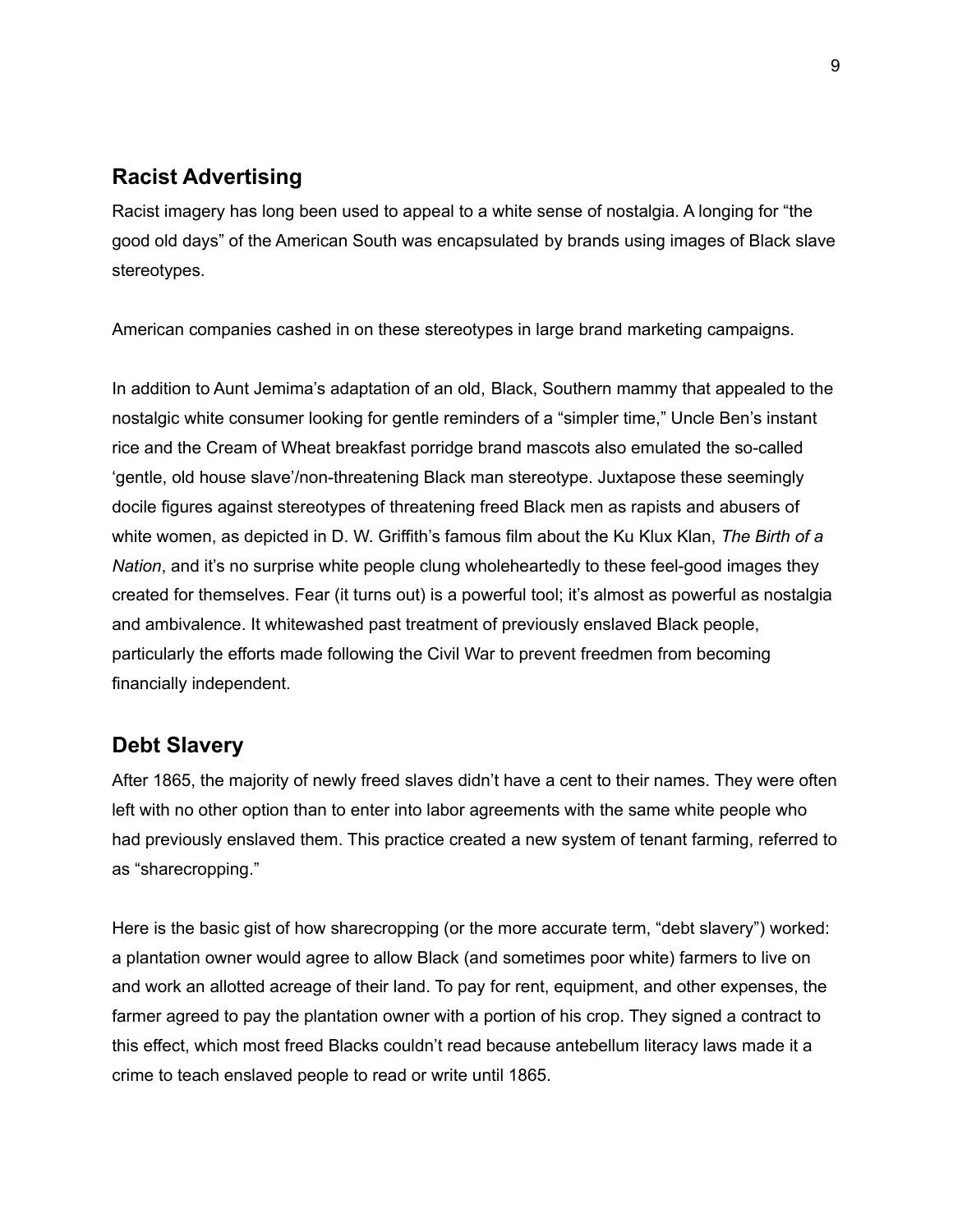What became the norm, however, is at the end of the harvest season, plantation owners would produce a list of infractions, fines, or unforeseen costs that meant the farmer essentially owed more money than their crop yielded. If (and usually *when*) this happened, there was a clause in the contract that said sharecroppers automatically signed on for another year, and the same broken record would play again, and again, and again for the Black farmers.

This was also a common conundrum for Blacks in servant positions. Colloquially nicknamed "servitude," many formerly enslaved servants signed contracts that kept them in the same jobs and living in the same primitive shantys they inhabited during slavery. They would receive penalties for things like their dogs barking too loud on a Sunday morning, or missing work because of illness, and at the end of the year, they would owe their "employer" money. It essentially turned into a system of financial enslavement; if you were indebted to them, the plantation owner owned you until you could pay them off (and usually no one ever could).

So, what about Black people who tried to start their own businesses in early America?

#### **Black Businesses**

It's nearly impossible to start a business while living in poverty. Aspiring Black entrepreneurs had trouble securing loans; in addition to outright refusal by some banks to lend to anyone who wasn't white, racist lending practices also meant hefty collateral and higher interest rates for Black consumers.

It often took formerly enslaved people and their children years (if they were lucky) to secure enough capital to start their own independent business ventures. But, it did happen, and by the turn of the 20th century, Black-owned businesses were finding their footing.

Madam C. J. Walker, born Sarah Breedlove, is often credited as becoming the United States' first Black female millionaire. A child of slaves, she did it by creating a successful business for her line of Black hair care, known as the 'Walker System' in 1905.

Madam Walker learned her technique from the leading Black hair care specialist at the time, Annie Malone, another Black female entrepreneur who also became a millionaire. These Black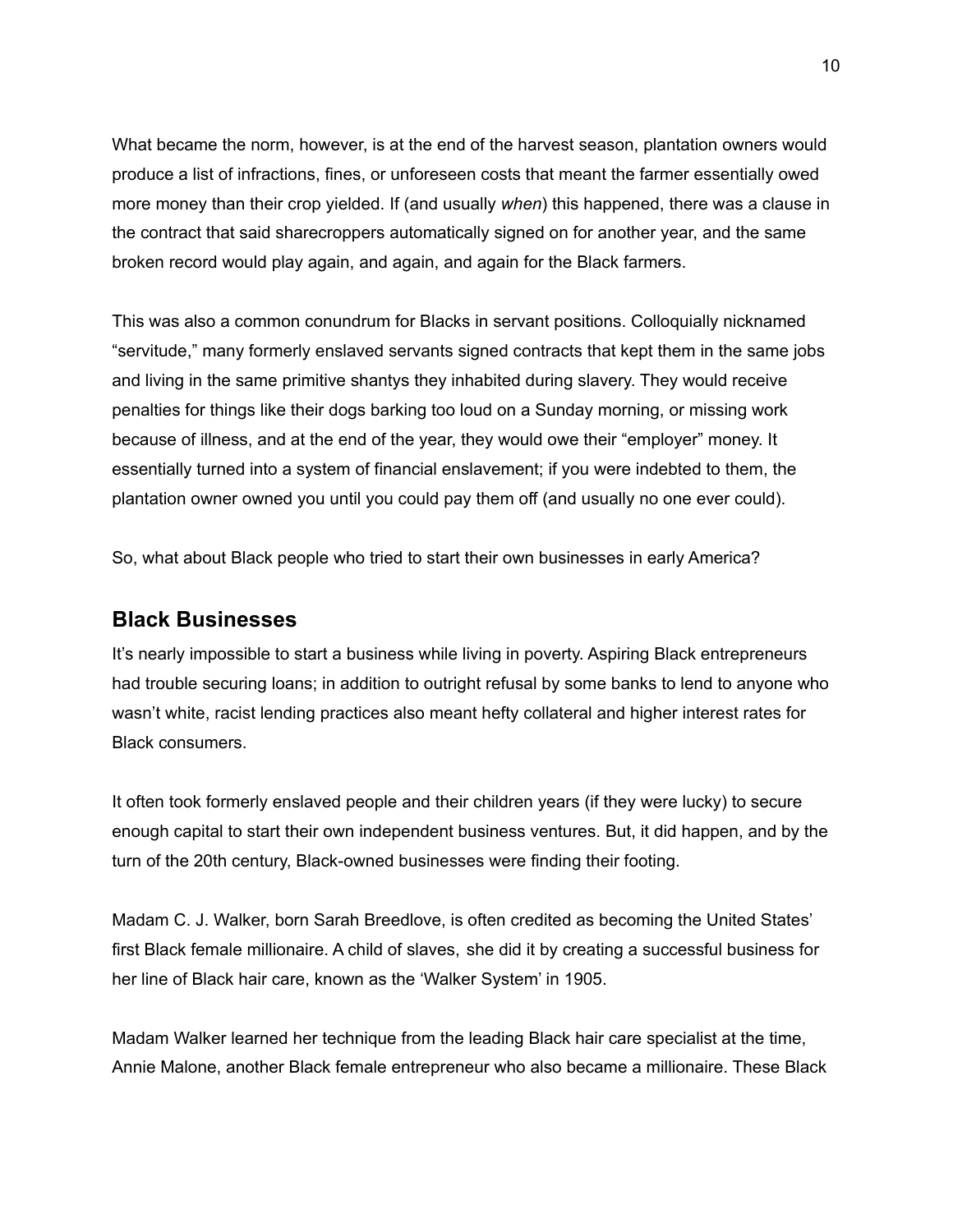women found plenty of space for their personal products in the market as almost all health and beauty products on the market at the time were marketed to white women.

The entire mainstream beauty industry in the early 1900s focused on eurocentric (i.e. white) standards, and department stores built their cosmetics departments to suit. Because department stores wouldn't feature cosmetics for Black women, Madam Walker resorted to door-to-door sales to market her products. When she gained enough capital, she opened brick and mortar storefronts of her own that employed mostly women of color.

The success of her stores, however, also made her a target. But Madam Walker did not let it stop her from speaking out on behalf of Black women in business. She paid her success forward; she donated money back to the Black community via the YMCA, the Tuskegee Institute, schools for Black girls and women, and various community church organizations.

At a convention for the National Negro Business Leauge in 1912, Walker declared:

"I am a woman who came from the cotton fields of the South. From there, I was promoted to the washtub. From there, I was promoted to the cook kitchen. And from there, I promoted myself into the business of manufacturing hair goods and preparations. I have built my own factory on my own ground."<sup>13</sup>

Booker T. Washington founded the National Negro Business League in 1900 with the intention of helping Black men and women succeed in business. In a speech given at one of its first conventions, Washington said*:*

"At the bottom of education, at the bottom of politics, even at the bottom of religion itself there must be for our race, as for all races an economic foundation, economic prosperity, economic independence." 14

His organization was open to anyone, regardless of race, as long as they were in good standing within their community. Together with the following organizations, Booker T. Washington looked

<sup>13</sup> A'Lelia Bundles, "Madam C.J. Walker: Business Savvy" (eJournalUSA, February 2016),

[https://photos.state.gov/libraries/amgov/30145/publications-english/Black\\_Women\\_Leaders\\_eJ.pdf.](https://photos.state.gov/libraries/amgov/30145/publications-english/Black_Women_Leaders_eJ.pdf)

<sup>14</sup> "National Negro Busines League," Loc.gov, 2021, <http://memory.loc.gov:8081/ammem/amrlhtml/dtnegbus.html>.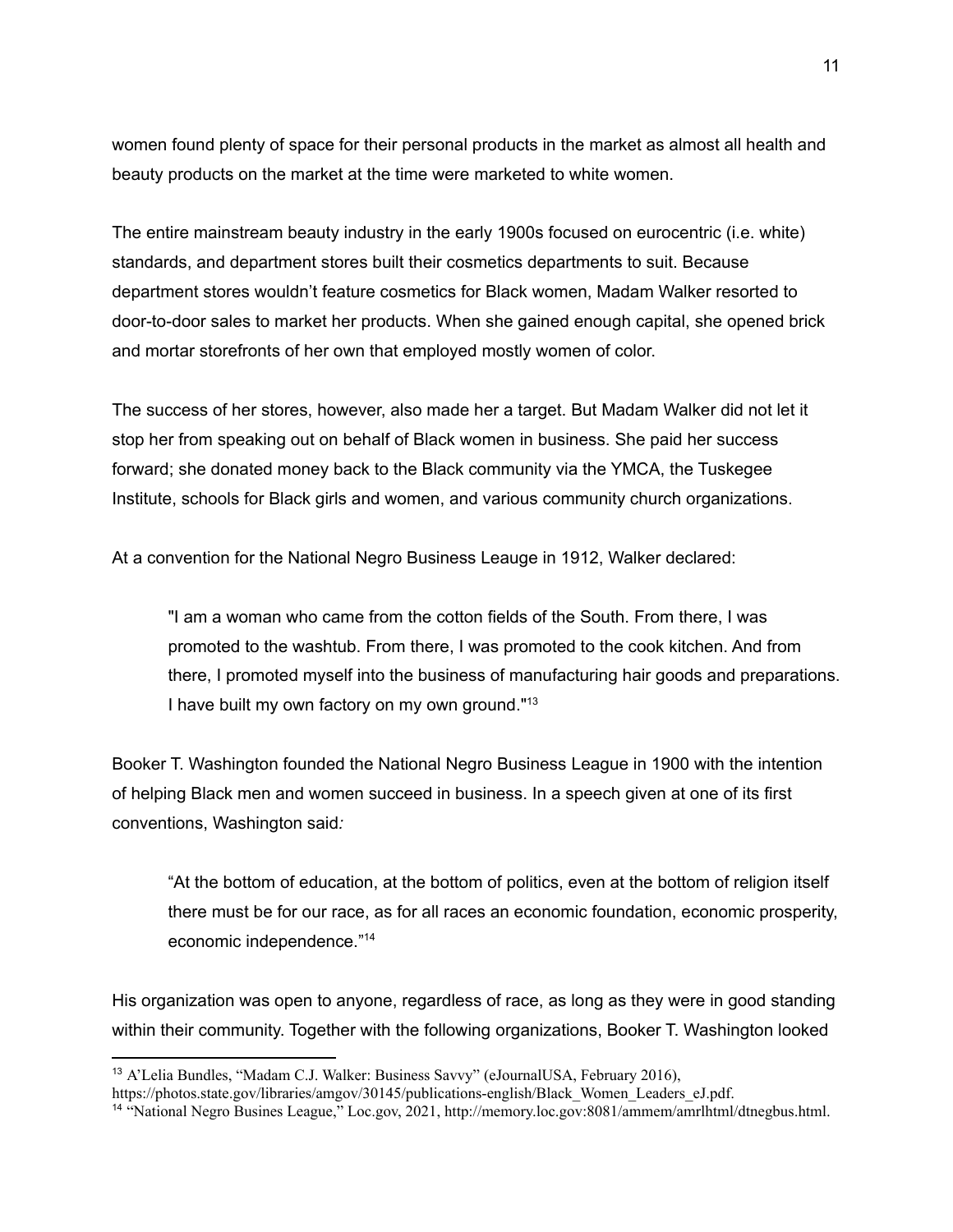to ensure some semblance of equality in business: the National Negro Bankers Association, the National Negro Press Association, the National Association of Negro Funeral Directors, the National Negro Bar Association, the National Association of Negro Insurance Men, the National Negro Retail Merchants' Association, the National Association of Negro Real Estate Dealers, and the National Negro Finance Corporation.

Today, the National Negro Business League is known as the National Business League and continues to help Black-owned businesses in America. 15

In the tradition of Booker T. Washington, entrepreneur and author Fawn Weaver started whiskey brand Uncle Nearest in 2017 to honor a talented Black man overlooked in our history books, and she has strived to use her success to help support other Black-owned businesses. A multi-award winning enterprise run by an all-female leadership team, Weaver's company is named after Nathaniel 'Nearest' Green, a once enslaved Black man who taught a young Jack Daniel how to make whiskey. As the first master distiller of Jack Daniel's now-famous Tennessee Whiskey, Green perfected the Lincoln County distilling process. This unique method of filtering whiskey through sugar maple charcoal was first introduced in Tennessee by enslaved people like Nearest Green. His legacy lives on, not only as a brand name called Uncle Nearest Whiskey, but through his family of Black entrepreneurs.

Today, his great-great-granddaughter, Victoria Eady Butler, is Uncle Nearest 's master blender and the first Black female master blender in recorded history. <sup>16</sup> The company has created initiatives to encourage more people of color to enter the spirits industry and help other small Black-owned brands thrive. In June 2020, in partnership with Brown-Forman's Jack Daniel Distillery, Uncle Nearest unveiled plans for the Nearest Green School of Distilling at Motlow State Community College in nearby Tullahoma, Tennessee. The two companies also launched an apprenticeship program to allow Black distillers to shadow experts in the industry. Uncle

<sup>15</sup> The National Business League Inc, "National Business League, Nation's First Black Business Organization Turns 120 Years Old," www.prnewswire.com, September 3, 2020,

[https://www.prnewswire.com/news-releases/national-business-league-nations-first-black-business-organization-turns](https://www.prnewswire.com/news-releases/national-business-league-nations-first-black-business-organization-turns-120-years-old-301123502.html) [-120-years-old-301123502.html.](https://www.prnewswire.com/news-releases/national-business-league-nations-first-black-business-organization-turns-120-years-old-301123502.html)

<sup>&</sup>lt;sup>16</sup> "Nearest Green Distillery," Distillery Trail, February 28, 2018,

<https://www.distillerytrail.com/directory-distillery/listing/nearest-green-distillery/>.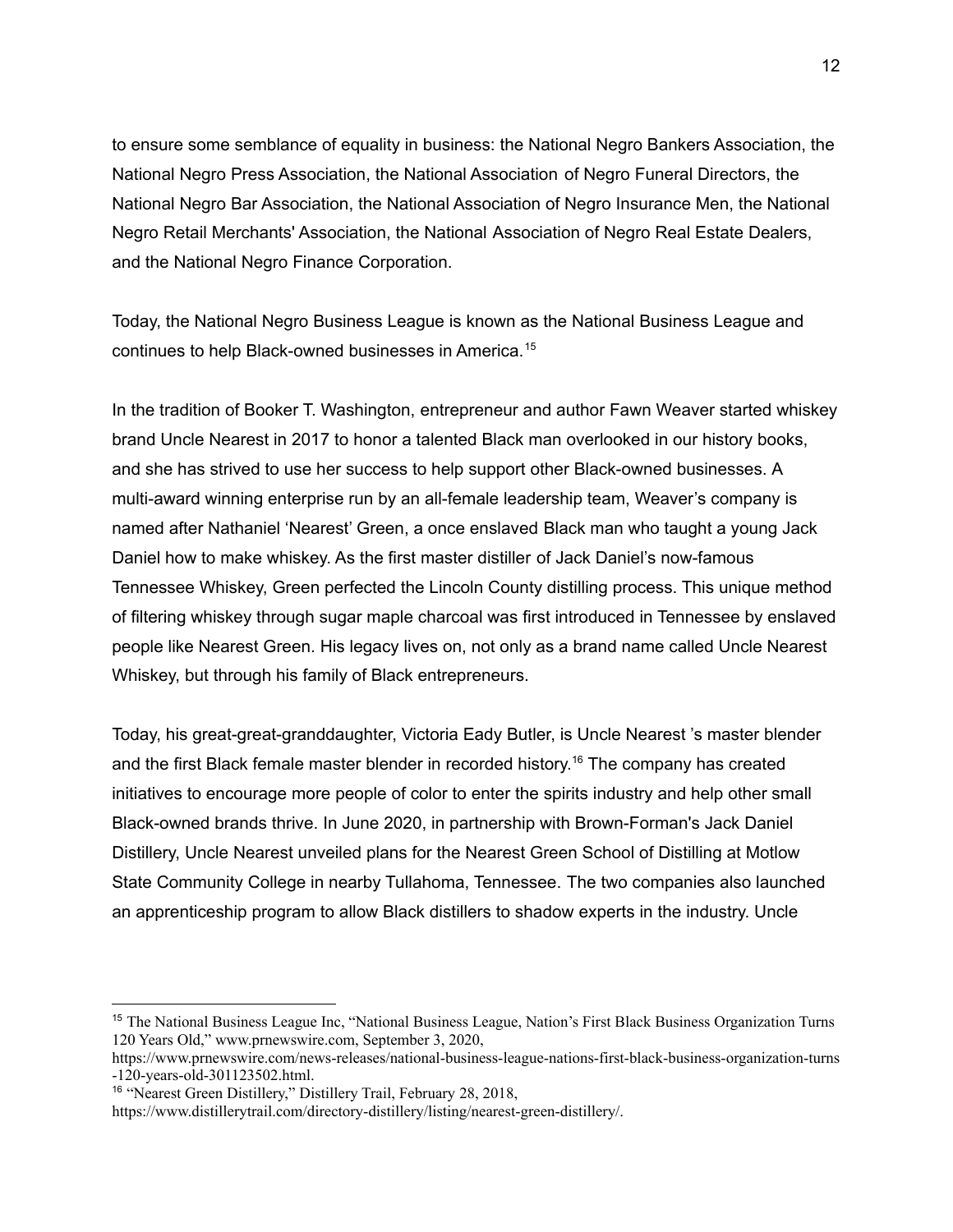Nearest has also separately launched the Black Business Booster program, which is dedicated to helping ten Black-owned spirits companies with successful business strategies and capital.<sup>17</sup>

A quick note about the use of 'uncle' here. It is not comparable to the use of 'uncle' in a brand like Uncle Ben's because Nearest's family were involved with its founding, naming, and are still involved to this day. He was not exploited by white marketers who made him into a caricature of himself to make a buck.

#### **Racist Mascots**

Earlier episodes of *F\*\*\* Your Racist History* primarily explored American racism and its impact on Black and Jewish communities, but as you probably already know (or you should, and this podcast is here to help if you don't), Native Americans have also experienced numerous atrocities and injustices at the hands of white settlers, the United States Government, and Capitalists. They have not been spared from racist depictions or advertising in American culture.

Native American portrayals in Western films, corporate advertising, anti-littering public service announcements, and especially as sports team mascots present Indigenous peoples of the Americas as a one-dimensional warrior race.

In 2005, the American Psychological Association "called for the immediate retirement of all American Indian mascots, symbols, images and personalities by schools, colleges, universities, athletic teams, and organizations."<sup>18</sup> Their research shows these images are particularly harmful in schools and college environments because they are centers of learning; they also claim the mascots are "undermining the educational experiences of members of all communities—especially those who have had little or no contact with Indigenous peoples."<sup>19</sup> In essence, the incorrect and racist representation of an entire culture stimulates ignorance. Now, imagine that happening thousands of times over the centuries and in our classrooms and on our television and film screens.

<sup>17</sup> Sara Clemence "This Founder Is Helping Essential Workers and Black Business Owners--and Making Inspired Whiskey" Inc.com, 2021,

[https://www.inc.com/magazine/202102/sara-clemence/uncle-nearest-whiskey-fawn-weaver-best-in-business-2020.ht](https://www.inc.com/magazine/202102/sara-clemence/uncle-nearest-whiskey-fawn-weaver-best-in-business-2020.html) [ml](https://www.inc.com/magazine/202102/sara-clemence/uncle-nearest-whiskey-fawn-weaver-best-in-business-2020.html)

<sup>18</sup> "American Indian Mascots," *Https://Www.apa.org*, 2011, [https://www.apa.org/pi/oema/resources/indian-mascots.](https://www.apa.org/pi/oema/resources/indian-mascots)

<sup>19</sup> "American Indian Mascots," *Https://Www.apa.org*, 2011, [https://www.apa.org/pi/oema/resources/indian-mascots.](https://www.apa.org/pi/oema/resources/indian-mascots)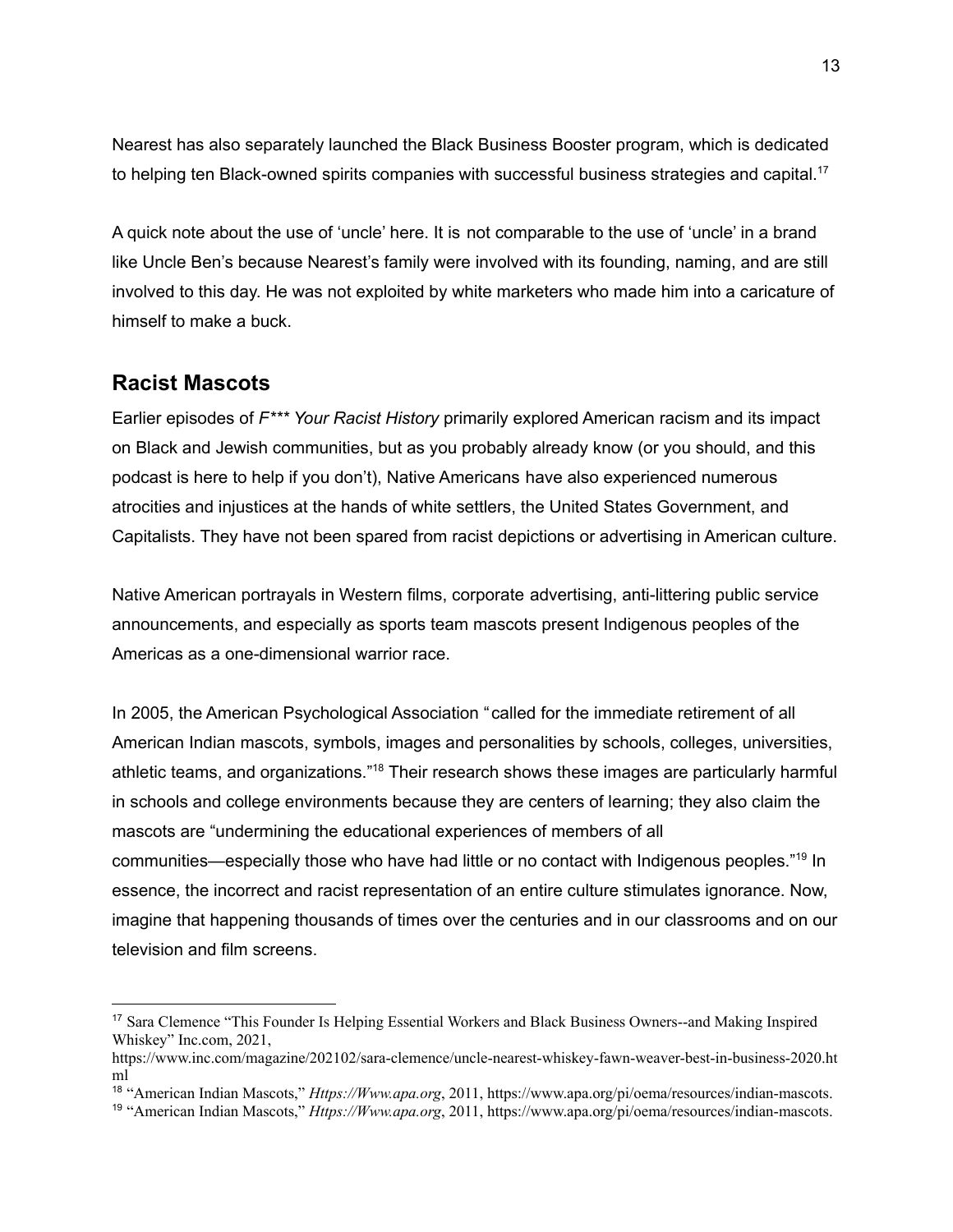Opponents of Native American mascot removal say these images are meant to show respect to the communities as depictions of courage and resilience, but Native Americans by and large disagree.

One of the most recognizable examples in recent years is that of the National Football League team the Washington Redskins. After years of community members and Native American rights groups calling for the removal of their caricatured American Indian logo and demeaning team name, owners finally rebranded the organization in the wake of nationwide protests following the murder of George Floyd and other young Black men.

The same happened when the Atlanta Braves and the Cleveland Indians Major League Baseball teams dropped the use of their racialized logos and team traditions.

And you know what happened after they rebranded and stopped promoting racist stereotypes?

Nothing. Some people, addicted to nostalgia, complained. But the sky didn't fall. The teams didn't fold. Players went on playing. Team owners continued to make money. And fans kept watching, as if it really didn't matter much if their favorite team once had a racist mascot or not.

This is also interesting, however. While the removal of racist imagery that promotes stereotypes is certainly a positive step for society, how quickly we were able to move on from it without truly addressing the harm it caused generations of people is not. Maybe there is a lesson in this. Redemption without accountability is just more white privilege.

#### **Modern Marketing to People of Color**

What about modern marketing practices? Aside from the aforementioned Aunt Jemima, Cream of Wheat, and Uncle Ben's, there are more recent examples of covert racism in advertising than we can count.

Play the clip.

"We don't smoke that s\*\*\*. We just sell it. We reserve the right to smoke for the young, the poor, the black, and the stupid."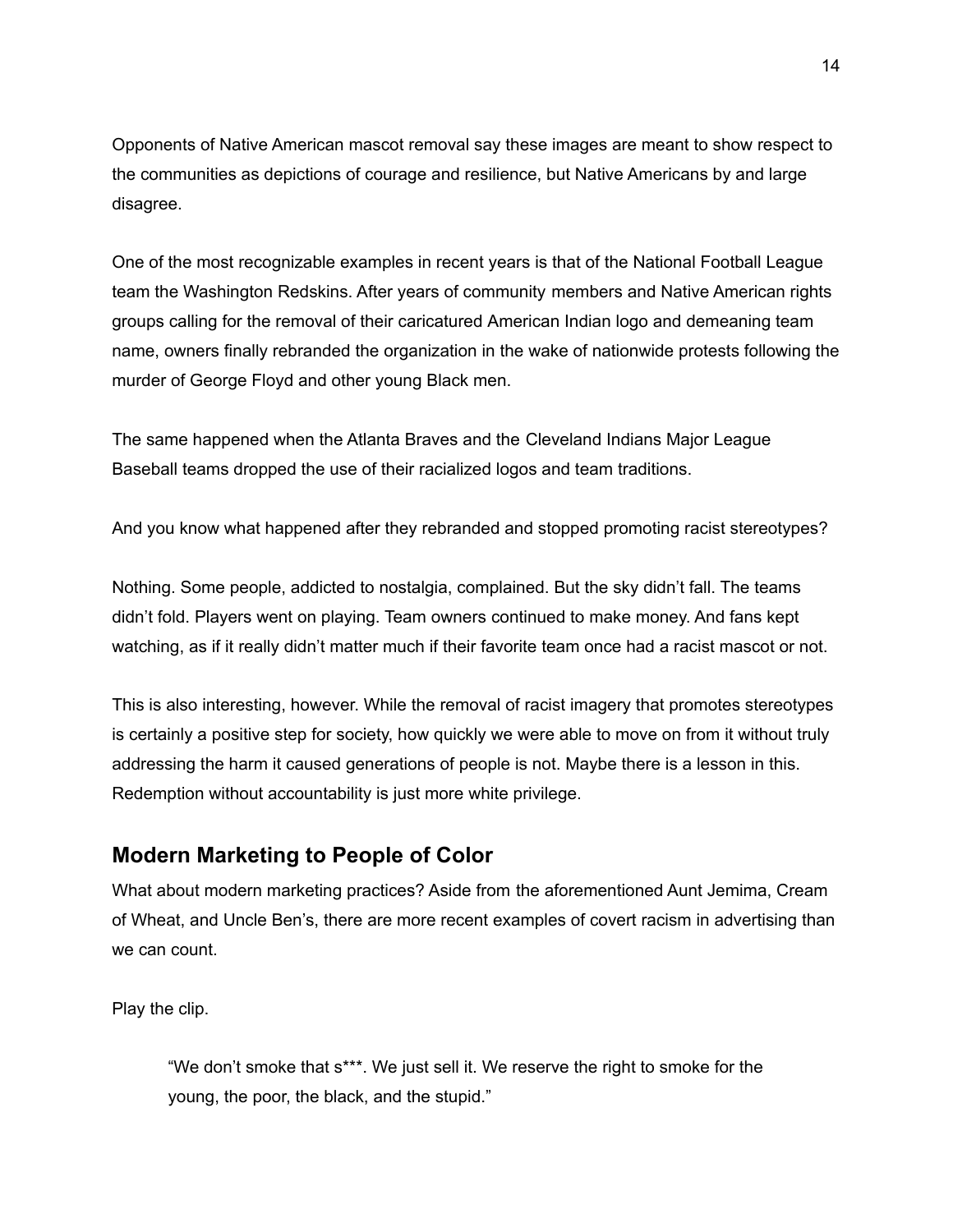- R. J. Reynolds, tobacco company executive (brands include: Newport, Camel, Winston, and Pall Mall)<sup>20</sup>

[That was Winston cigarettes advertising model Dave Goerlitz talking about what he was told by a company executive from R. J. Reynolds, one of the world's largest tobacco companies, which includes brands like Newport, Camel, Pall Mall, and Winston. Goerlitz later became an outspoken anti-smoking advocate.]

For decades, white advertising executives targeted Black youth with menthol-flavored cigarette advertisements, with some brands placing over 70-percent of their marketing budgets towards that demographic. Ads have even included voicing support for America's Black History Month. Beginning in the 1950s, white advertisers began placing Black and brown people in the forefront of cigarette ads, a place most brands had typically reserved for white models. Visions of Black musicians, athletes, business professionals, and happy couples suddenly appeared front and center with a menthol cigarette in hand. This aggressive advertising strategy by tobacco companies worked; a 2016 study found that 85-percent of Black smokers preferred smoking menthols, compared to just 29-percent of white smokers.<sup>21</sup>

Various groups have lobbied for a ban on menthol and other flavored cigarettes and tobacco products, including the NAACP (the National Association for the Advancement of Black People). Recently, the NAACP got their wish. The Food and Drug Administration announced in April of 2021 that they were taking steps toward enacting the ban. In response, NAACP President and CEO Derrick Johnson said, "[it] is long overdue to protect the health of African Americans and to reduce the deleterious impact of menthol smoking and tobacco use overall on America's health."

Modern companies supporting more blatant white supremacy with their advertising dollars is another big issue all together. For example, television advertising slots on Fox News' *Tucker Carlson Tonight,* whose host regularly makes bigoted comments and seems to support outright white supremacist views*.*

<sup>&</sup>lt;sup>21</sup> "TOBACCO COMPANY MARKETING to AFRICAN AMERICANS" (, n.d.), <https://www.tobaccofreekids.org/assets/factsheets/0208.pdf>. <sup>20"</sup>Dave Goerlitz," Internet Archive, 1991, [https://archive.org/details/tobacco\\_uzj52b00.](https://archive.org/details/tobacco_uzj52b00)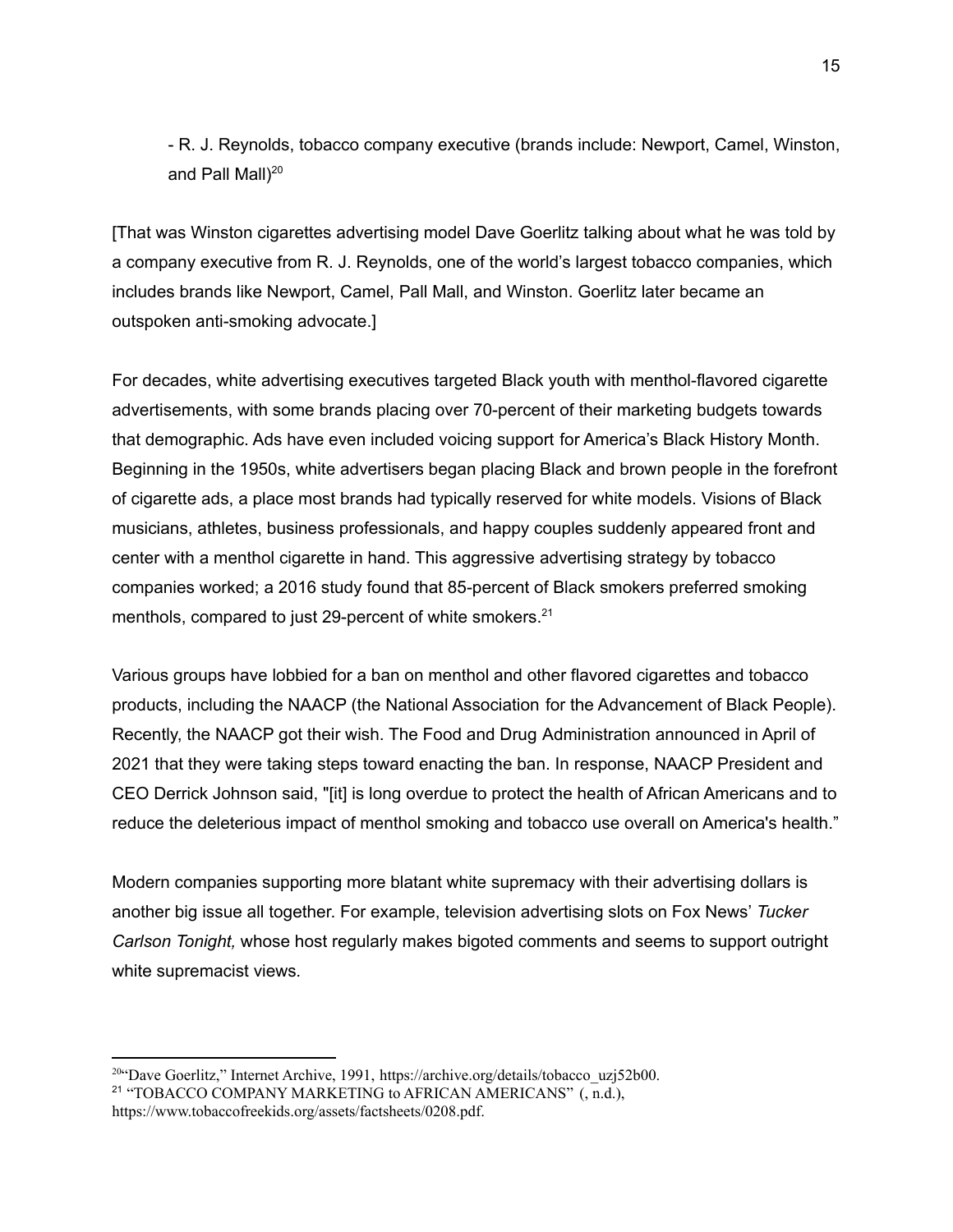Fox News has come out and said "any reasonable viewer arrives with an appropriate amount of skepticism about the statements [Tucker Carlson] makes."<sup>22</sup> Essentially, they're saying the public should not believe one of their top hosts, but to keep tuning in despite the fact he makes racist statements. Advertisers continue to buy primetime slots which support Carlson's air time and legitimize his bigoted remarks. Although recent outrage has caused some brands to pull their advertising from the show, they are sometimes slowly lured back by its high ratings.

As is so often the case in Capitalism, profit margins trump principles and common human decency.

There are, however, people fighting back against this under-the-table support of white supremacist and extremist media.

Sleeping Giants, an activist organization, was founded in 2016 to call out companies that do just that—support racism. They started a Twitter page with the intention of holding companies accountable that chose to advertise with organizations like Breitbart News, a far-right media company that has been infecting conservative readers with Tucker Carlson-esque "news" since its inception in 2007. Sleeping Giants believe that by applying social pressure, "we" (as in we as a society) can create real and lasting impact in eliminating practices by companies that support racism. It works, too: because of pressure from groups like Sleeping Giants, Breitbart lost over 90-percent of its advertising revenue during their push. $23$ 

And then there are the not-so-covert ways that advertisers (directly and indirectly, or perhaps even inadvertently) support the notion of white supremacy. For example, Dove (a large consumer soap brand) released a television commercial in 2017 that, in its opening few frames, depicted a Black woman lifting up her shirt to reveal a white woman beneath it, while a bottle of Dove's body wash was visible. This was reminiscent of old soap ads that attempted to demonstrate that soap worked so well, it "turns Black white" (this cringeworthy tagline is from a

<sup>&</sup>lt;sup>22</sup> David Folkenflick, "You Literally Can't Believe the Facts Tucker Carlson Tells You. So Say Fox's Lawyers," NPR.org, September 29, 2020,

[https://www.npr.org/2020/09/29/917747123/you-literally-cant-believe-the-facts-tucker-carlson-tells-you-so-say-fox](https://www.npr.org/2020/09/29/917747123/you-literally-cant-believe-the-facts-tucker-carlson-tells-you-so-say-fox-s-lawye)[s-lawye](https://www.npr.org/2020/09/29/917747123/you-literally-cant-believe-the-facts-tucker-carlson-tells-you-so-say-fox-s-lawye).

<sup>&</sup>lt;sup>23</sup> Nandini Jammi, "I'm Leaving Sleeping Giants, but Not Because I Want To," Medium, July 13, 2020,

<https://nandoodles.medium.com/im-leaving-sleeping-giants-but-not-because-i-want-to-d9c4f488642>.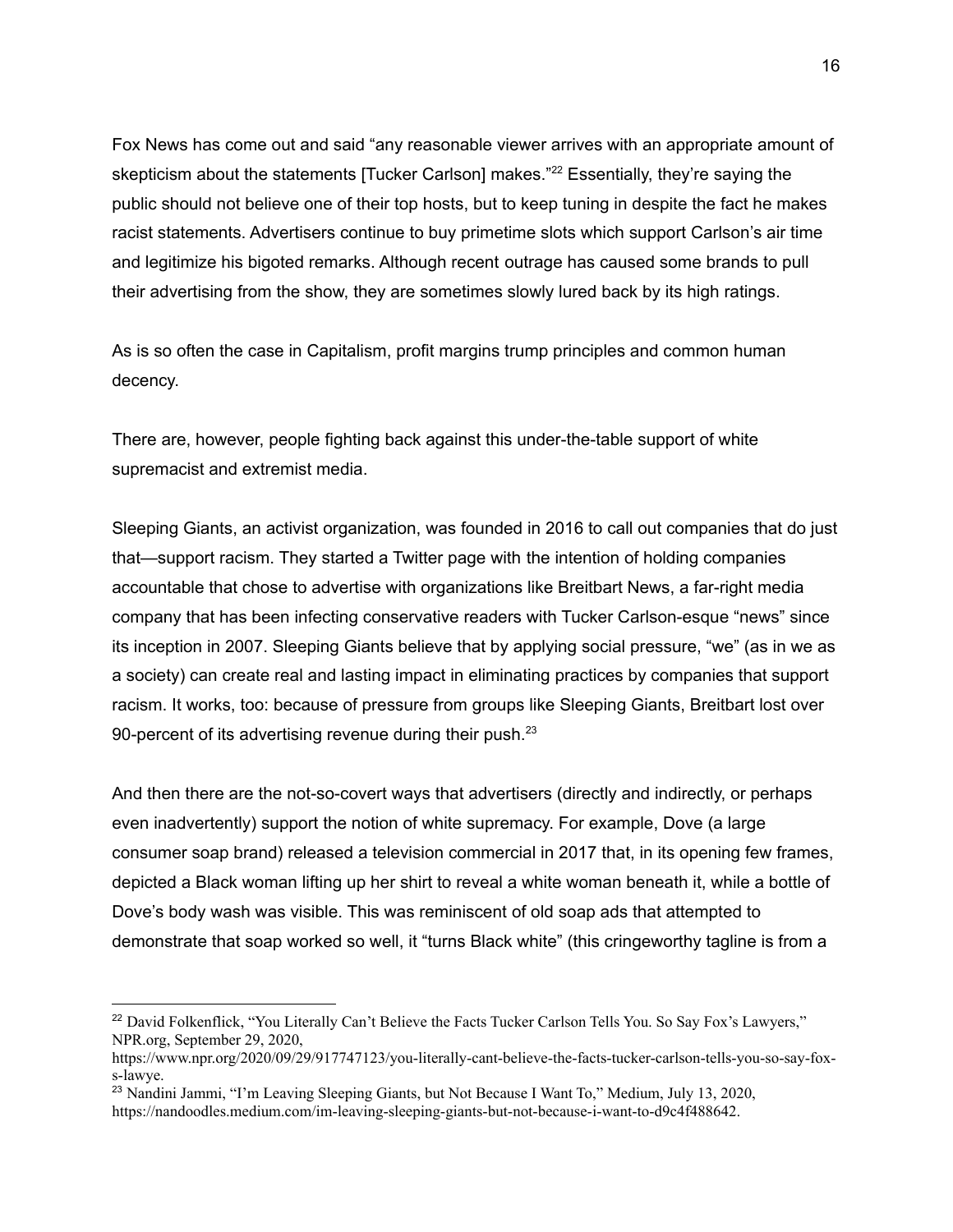Cooks Lightening Soap ad from 1905). The Dove commercial was pulled after #BoycottDove started trending on Twitter. The company's response?

"An image we recently posted missed the mark in representing women of color thoughtfully. We deeply regret the offense it caused."<sup>24</sup>

But, what about the harm it caused?

# **Are Apologies Enough?**

"We regret our company's involvement in this deplorable practice."

"We deeply apologize for contributing to the hurt of the African American community."

"Our company is deeply committed to fighting for racial justice."

"We're doing our best to educate ourselves and learn."

The "I'm sorrys" are profuse nowadays, and coming from seemingly every corner of American industry.

George Floyd's globally-publicized murder in 2020 forever changed the social landscape. It did something to the public consciousness. Average people felt empowered to say, "this is wrong, racism is systemic, and the perpetrators must be held accountable."

Companies that resisted change for years suddenly did a 180-degree turn. They asked for forgiveness, released statements, and promised their support for communities of color. Bank of America pledged \$1 billion to companies working towards social justice and "\$5 million over three years to institutions and programs involved in the preservation of African-American history."<sup>25</sup>. New York Life has loudly touted their efforts to right past wrongs by sponsoring two

<sup>&</sup>lt;sup>25</sup> "Bank of America Discloses Research on Slavery Ties," Bizjournals.com, 2005, <sup>24</sup> "Dove on Twitter," Twitter, 2009, <https://twitter.com/Dove/status/916731793927278592>.

<https://www.bizjournals.com/sacramento/stories/2005/08/22/daily24.html>.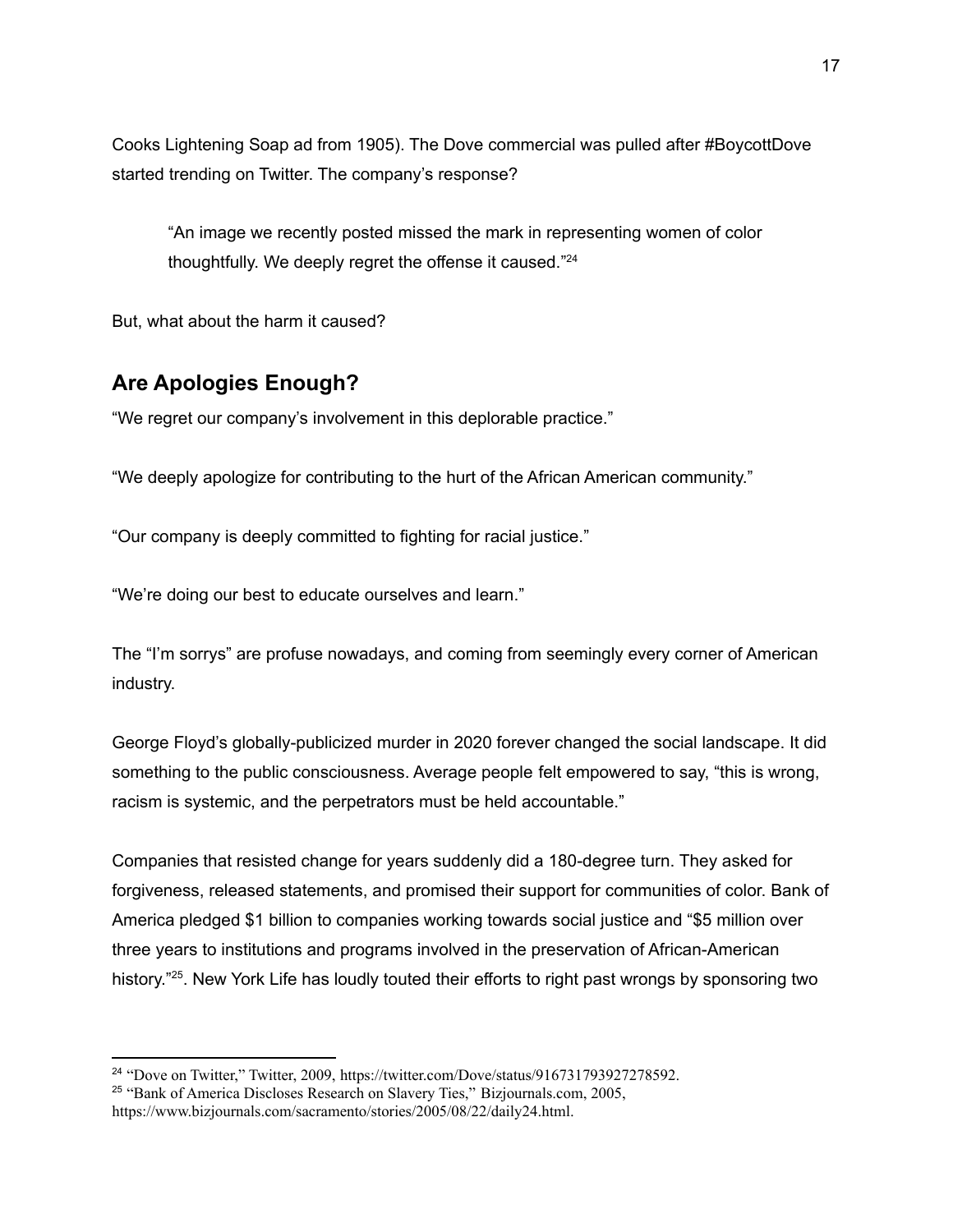PBS documentaries on Slavery and the effects of Jim Crow, as well as being a founding donor to the Smithsonian's National Museum of African American History and Culture.<sup>26</sup>

While it's easy to applaud these companies for these declarations and donations, real and lasting change has yet to be seen. More importantly, they have not addressed the generations of trauma they caused to Black and brown Americans because of their past practices.

There is actually a larger issue at play here that no amount of apologies or donations to scholarship funds can fix. There are *so many* American companies who have profited from systemic racism (and continue to do so). The entire economic system of the United States was founded to protect the financial interests of white men by dehumanizing everyone who was not a white man. We've changed our laws, made progress and reforms, and yet problems like predatory lending and housing discrimination, racist marketing tactics, and generational racial wealth gaps still plague this nation.

Many of the companies that for centuries profited from things like racism, slavery, and the dehumanization of Americans seem to now simply be paying lip service to protect their profit margins in the long term for company shareholders. While there have been companies who have genuinely pivoted from supporting racism in the past to countering it, namely foundations like those started by Ford and Kellogg, others, like Aunt Jemima, Uncle Ben, and Aetna, hope a simple apology will make their past racist activities go away, or that a rebrand might conceal them.

That's exactly what Corrections Corporation of America, or CCA, one of the oldest and largest for-profit, private prison companies in the country, did in 2016, after getting a slew of bad press.

In 2010, the American Civil Liberties Union filed a lawsuit claiming that low staffing levels at one of CCA's correctional facilities in Idaho led to high levels of violence among inmates. An FBI investigation followed and found that the company had been falsifying their staffing records. Then in 2015, *Mother Jones* reporter Shane Bauer went undercover as a prison guard for four

<sup>26</sup> Berkman, Eric T. "1st Circuit Kicks Ex-Employee's Race-Bias Claim to Arbitration." *New England In-House*, 2021, newenglandinhouse.com/2021/04/28/1st-circuit-kicks-ex-employees-race-bias-claim-to-arbitration/. Ongoing suit- former partner/employee Ketler Bosse is suing NYL for racial discrimination. There is not a resolution yet but something to keep an eye on.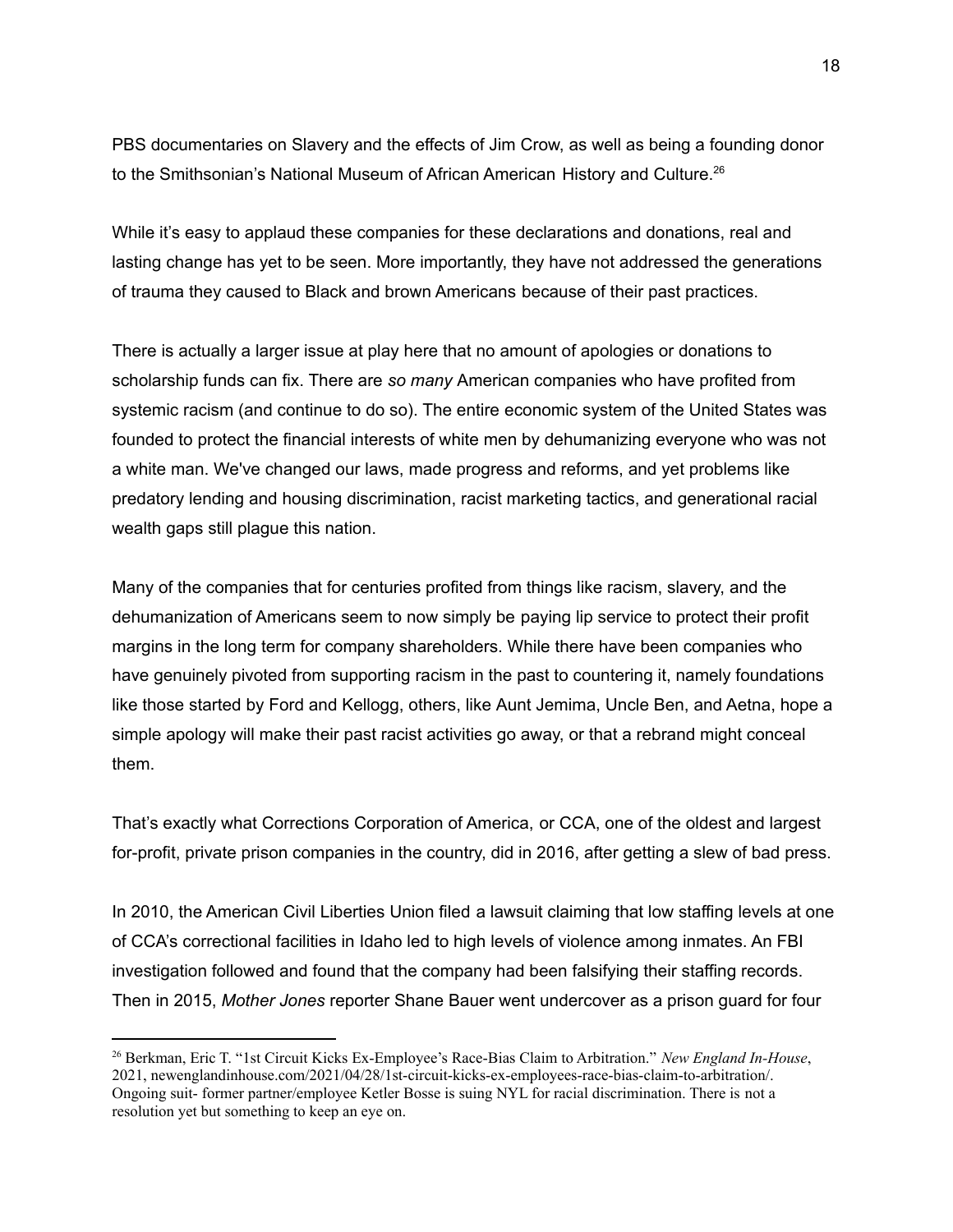months in one of CCA's prisons in Louisiana and wrote a scathing exposé in 2016 about his experience and observations. Following Bauer's report, and after the Justice Department sent out a memo indicating it wanted to phase out private prisons, CCA simply changed their name to CoreCivic and coined a happy new slogan: "Better the Public Good."<sup>27</sup> Yet, CoreCivic is still in the business of making profit from incarcerating a disproportionate number of Black and brown people, and they contract with U.S. Immigration and Customs Enforcement (ICE) to detain immigrants at our nation's southern border, such as at the T. Don Hutto Detention Center in Texas. This facility has a long, troubled history under CoreCivic's ownership. It now holds women seeking asylum during their immigration proceedings, and a March 2021 report by Grassroots Leadership and the Texas Law Immigration Clinic revealed that CoreCivic delivers poor service and subjects the detained women to unacceptable conditions ranging from lack of adequate food and medical care to sexual abuse to forced labor.<sup>28</sup> So much for civility and the public good.

Companies like McDonald's, Wendy's, Victoria's Secret, Sprint, and American Airlines all benefit from the for-profit prison system, as well; they rely on cheap prison labor so they can stamp a "made in America" label on their products without paying inmates Federal minimum wage. This just perpetuates slavery by another name and bolsters the prison-industrial complex.

Amazon and IBM have helped keep those prisons full by providing Artificial-Intelligence facial recognition technology to police which has led to false identification of suspects and the wrongful imprisonment of people of color. Recently, both companies bowed to social pressure. Amazon placed a moratorium on police use of this technology, and IBM pledged to stop development of facial recognition technology altogether and announced a \$100 million technology asset donation to historically Black colleges and universities. $^{29}$ 

<sup>&</sup>lt;sup>27</sup> Amanda Haggard, "CCA's Rebranding as CoreCivic Part of PR Strategy," Nashville Scene, January 19, 2017, [https://www.nashvillescene.com/news/pith-in-the-wind/article/20849623/ccas-rebranding-as-corecivic-part-of-pr-str](https://www.nashvillescene.com/news/pith-in-the-wind/article/20849623/ccas-rebranding-as-corecivic-part-of-pr-strategy) [ategy.](https://www.nashvillescene.com/news/pith-in-the-wind/article/20849623/ccas-rebranding-as-corecivic-part-of-pr-strategy)

<sup>&</sup>lt;sup>28</sup> "New Report: ICE's Contract with CoreCivic to Detain Immigrants at Hutto Flouts Federal Law," Grassroots Leadership, March 25, 2021,

[https://grassrootsleadership.org/releases/2021/03/new-report-ice-s-contract-corecivic-detain-immigrants-hutto-flouts](https://grassrootsleadership.org/releases/2021/03/new-report-ice-s-contract-corecivic-detain-immigrants-hutto-flouts-federal-law) [-federal-law.](https://grassrootsleadership.org/releases/2021/03/new-report-ice-s-contract-corecivic-detain-immigrants-hutto-flouts-federal-law)

<sup>&</sup>lt;sup>29</sup> Andrew Witherspoon and Dion Rabouin, "Fortune 100 Companies Commit \$3.3 Billion to Fight Racism and Inequality," Axios, 9AD,

[https://www.axios.com/fortune-100-companies-donations-racism-inequality-f2a53d37-e587-44f9-ab30-8efc0c08811](https://www.axios.com/fortune-100-companies-donations-racism-inequality-f2a53d37-e587-44f9-ab30-8efc0c088111.html) [1.html.](https://www.axios.com/fortune-100-companies-donations-racism-inequality-f2a53d37-e587-44f9-ab30-8efc0c088111.html)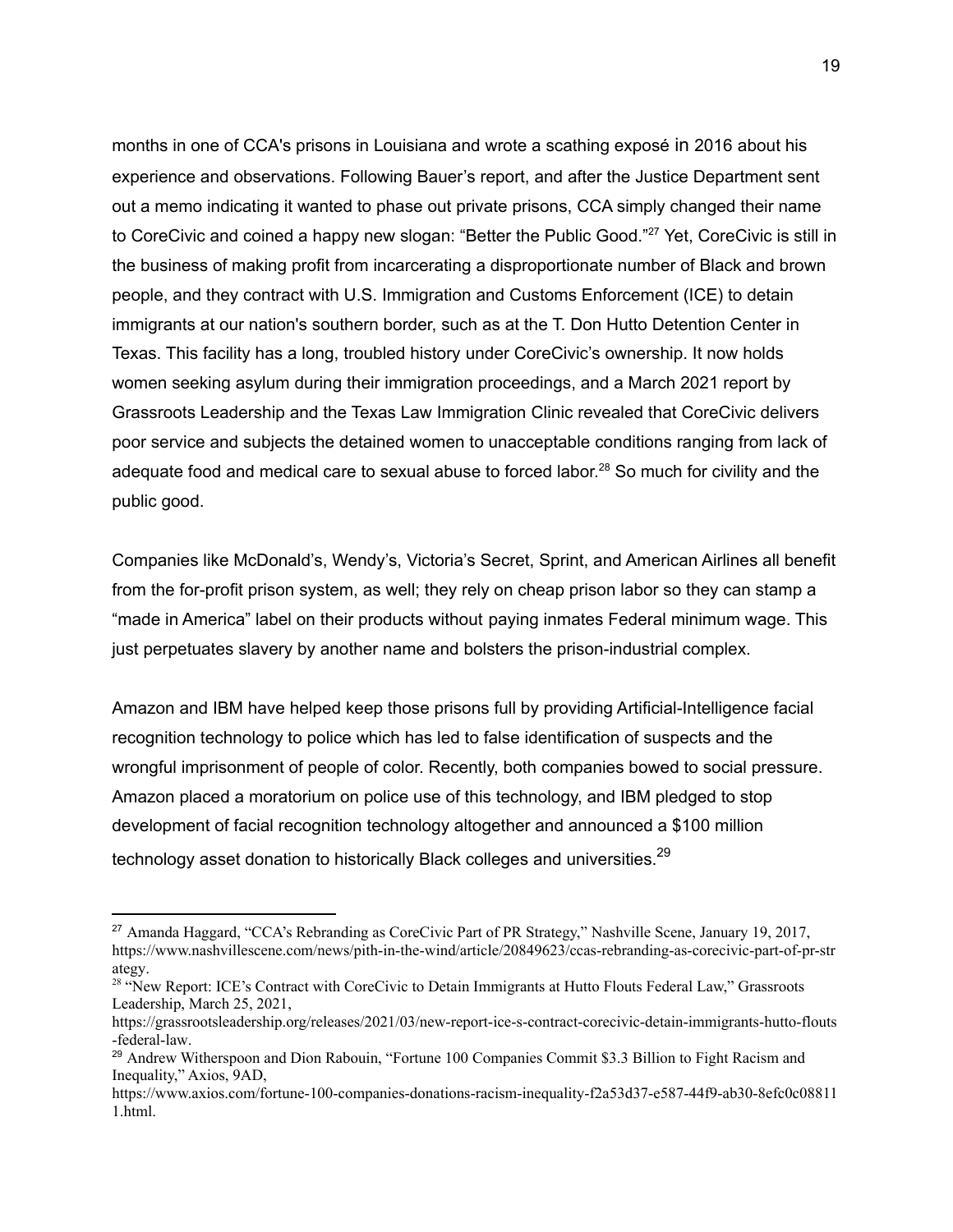Let's take a final look at the case of Aunt Jemima. After Quaker Oats announced their decision to retire the brand name in June 2020, they removed the face of the jovial Black woman from their packaging (which had previously been used to replace the face of a jovial Black mammy). In February 2021, they revealed their new name, er, their original name: Pearl Milling Company. *How nostalgic*.

They also updated their website. Before the branding change, Aunt Jemima's website had a fairly extensive timeline that included Nancy Green, the former enslaved woman who inspired the Aunt Jemima image at the 1893 Chicago World's Fair. Now? Their history has been scrubbed clean of any and all mention of the women who helped build the famous brand.

PepsiCo, Quaker Oats' parent company, did however pledge \$1 million to empower and uplift Black girls and women. The initiative is part of a five-year investment of more than \$400 million to "uplift Black business and communities, and increase Black representation at PepsiCo."

Most of the companies we have talked about in this episode also don't include their historic connections to slavery and racism on their company history pages, and companies that are forced to admit it, like J. P. Morgan, simply hemmed and hawed about it, dropped a press release, and then buried it. How *are* these companies addressing their pasts as they move forward, beyond just giving out donations? Certainly, from the recent testimony of company executives to the U.S. Congress, it appears not by changing their practices much in the future.

Modern companies working toward authentic change do exist, but they are few and far between, although the pressure is mounting for more companies to do better. In addition to the important work of Sleeping Giants, the nonprofit civil rights advocacy organization Color of Change has multiple ongoing campaigns to affect social change; they work to defund white supremacist organizations. They even have an ongoing campaign demanding reparations from J. P. Morgan Bank for profiting from slavery.

Then there are companies without problematic histories who are intentionally taking a stand for racial and social justice causes, like Ben and Jerry's ice cream company. They started a foundation that actively works towards dismantling oppressive systems and use 75-percent of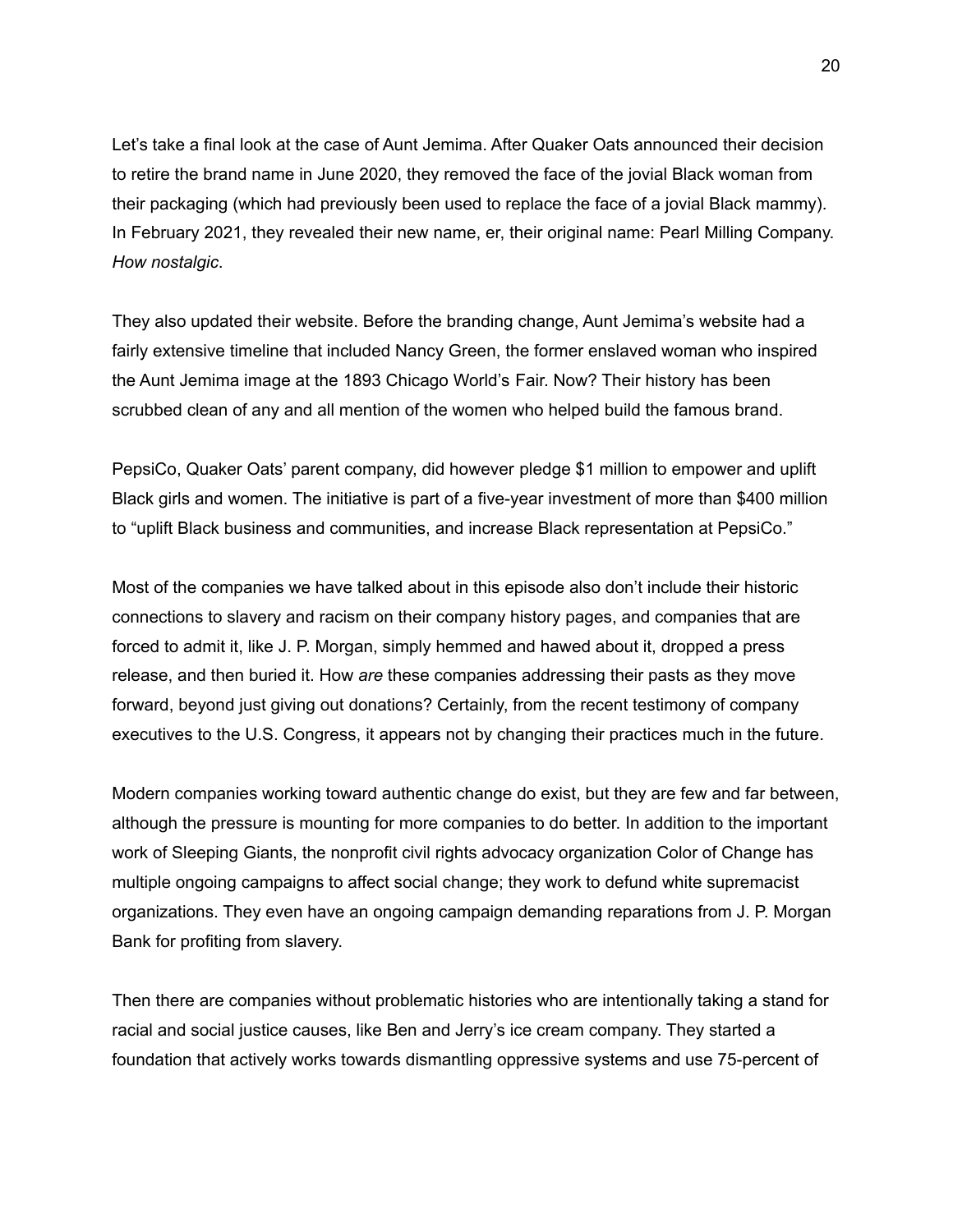their profits to support grant programs and small grassroots movements;<sup>30</sup> If you're curious about who they've given money to, their website lists them all. They have 54 pages of organizations listed from just 2020 alone.

If one thing has become abundantly clear, it's that people—*us*—have the power to force change for the better. Most long-running companies and government institutions do not change on their own until we make them change. The first step: we educate ourselves on the reality of our unjust past and don't let it be swept under the rug, forgotten, or repeated.

<sup>30</sup> "What We Do - Ben & Jerry's Foundation." *Ben & Jerry's Foundation*, 24 Apr. 2021, benandjerrysfoundation.org/about/what-we-do/.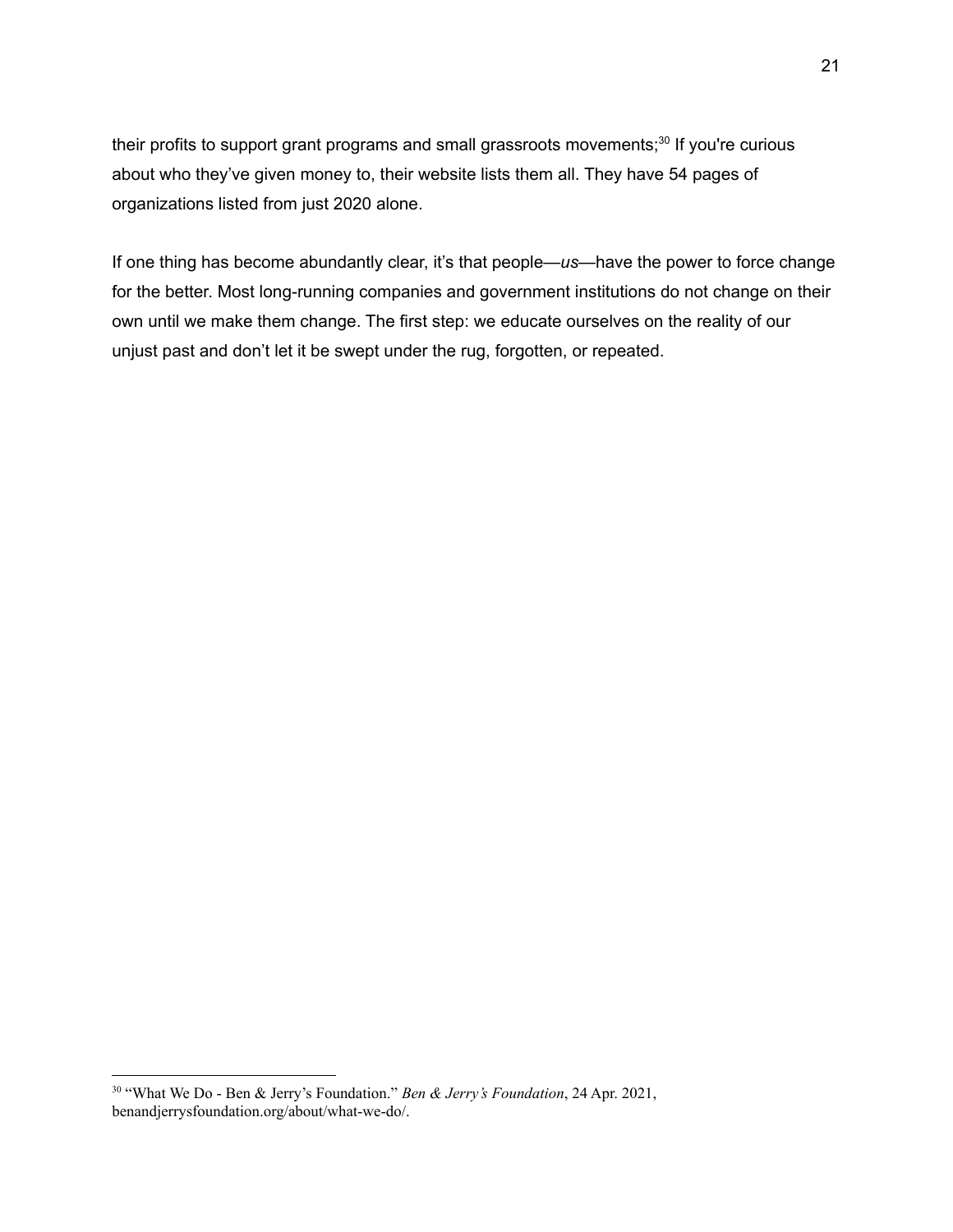# **Bibliography**

"American Indian Mascots." *Https://Www.apa.org*, 2011.

https://www.apa.org/pi/oema/resources/indian-mascots.

- Bailey, Ronald. "The Slave(Ry) Trade and the Development of Capitalism in the United States: The Textile Industry in New England." *Social Science History* 14, no. 3 (1990): 373. https://doi.org/10.2307/1171357.
- Ball, Edward. "Retracing Slavery's Trail of Tears." Smithsonian. Smithsonian.com, October 21, 2015. https://www.smithsonianmag.com/history/slavery-trail-of-tears-180956968/.
- "Bank of America Discloses Research on Slavery Ties." Bizjournals.com, 2005. https://www.bizjournals.com/sacramento/stories/2005/08/22/daily24.html.
- BlackExcellence.com. "Aunt Jemima: It Was Never about the Pancakes." Medium, February 1, 2018.

https://medium.com/@blackexcellence/aunt-jemima-it-was-never-about-the-pancakes-14 a48a6523d.

- "Brooks Brothers | about Us." www.brooksbrothers.com, n.d. https://www.brooksbrothers.com/about-us/about-us.
- Bruce J., Reynolds. "The Pursuit of Independent Farming and the Role of Cooperatives." , 2003. https://www.rd.usda.gov/files/RR194.pdf.
- Bundles, A'Lelia. "Madam C.J. Walker: Business Savvy." eJournalUSA, February 2016. https://photos.state.gov/libraries/amgov/30145/publications-english/Black\_Women\_Lead ers\_eJ.pdf.
- Byrd, Miyah. "Systemic Racism Is Profitable. Equity Is Not." Medium, June 19, 2020. [https://medium.datadriveninvestor.com/systemic-racism-is-profitable-equity-is-not-fca846](https://medium.datadriveninvestor.com/systemic-racism-is-profitable-equity-is-not-fca84663c5a8) [63c5a8](https://medium.datadriveninvestor.com/systemic-racism-is-profitable-equity-is-not-fca84663c5a8).
- Clemence, Sara. "This Founder Is Helping Essential Workers and Black Business Owners--and Making Inspired Whiskey." Inc.com, 2021.

https://www.inc.com/magazine/202102/sara-clemence/uncle-nearest-whiskey-fawn-weav er-best-in-business-2020.html.

"Common Questions." www.newyorklife.com. Accessed May 4, 2021.

https://www.newyorklife.com/newsroom/common-questions.

- "Dave Goerlitz." Internet Archive, 1991. https://archive.org/details/tobacco\_uzj52b00.
- Davis, Judy Foster. "Selling Whiteness? a Critical Review of the Literature on Marketing and Racism." *Journal of Marketing Management* 34, no. 1–2 (November 6, 2017): 134–77. https://doi.org/10.1080/0267257x.2017.1395902.
- DeCiccio, Emily. "CEO Fawn Weaver and Her All-Female Leadership Team Are Piloting One of America's Fastest-Growing Whiskey Companies to Historic Growth." CNBC, March 9, 2021.

https://www.cnbc.com/2021/03/08/all-female-leadership-team-guides-uncle-nearest-whis key-to-historic-growth.html.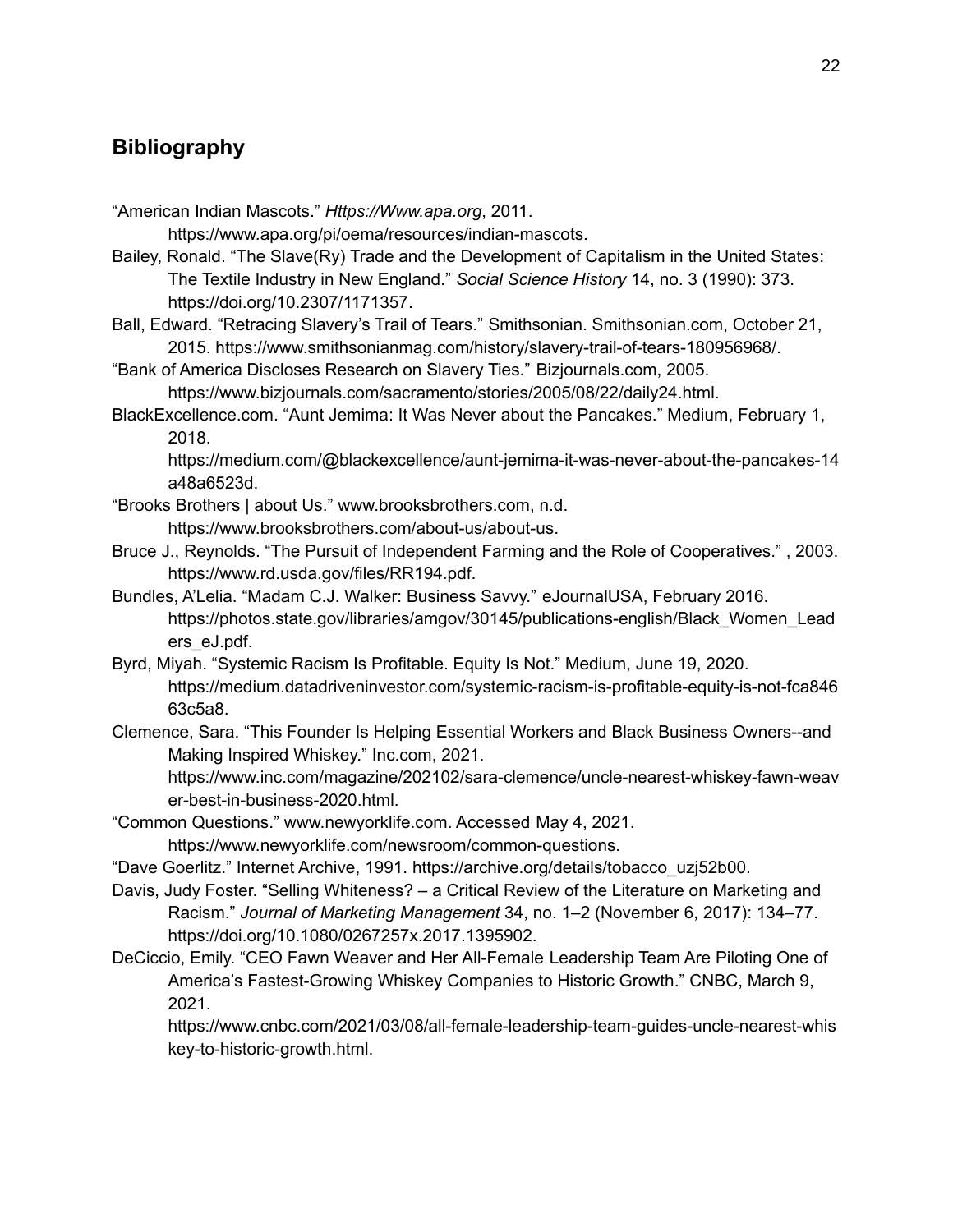Desmond, Matthew. "American Capitalism Is Brutal. You Can Trace That to the Plantation." *The New York Times*, August 14, 2019.

https://www.nytimes.com/interactive/2019/08/14/magazine/slavery-capitalism.html.

"Dove on Twitter." Twitter, 2009. https://twitter.com/Dove/status/916731793927278592.

- Folger, Jean. "The History of Lending Discrimination." Investopedia, November 12, 2020. https://www.investopedia.com/the-history-of-lending-discrimination-5076948.
- Folkenflick, David. "You Literally Can't Believe the Facts Tucker Carlson Tells You. So Say Fox's Lawyers." NPR.org, September 29, 2020.

https://www.npr.org/2020/09/29/917747123/you-literally-cant-believe-the-facts-tucker-carl son-tells-you-so-say-fox-s-lawye.

Friedman, Gillian. "Here's What Companies Are Promising to Do to Fight Racism." *The New York Times*, August 23, 2020, sec. Business.

https://www.nytimes.com/article/companies-racism-george-floyd-protests.html.

Haggard, Amanda. "CCA's Rebranding as CoreCivic Part of PR Strategy." Nashville Scene, January 19, 2017.

https://www.nashvillescene.com/news/pith-in-the-wind/article/20849623/ccas-rebrandingas-corecivic-part-of-pr-strategy.

- Heil, Emily. "After Aunt Jemima Was Retired, Companies Are Rethinking Uncle Ben, Cream of Wheat and Mrs. Butterworth's." *Washington Post*, June 18, 2020. https://www.washingtonpost.com/news/voraciously/wp/2020/06/18/after-aunt-jemima-wa s-retired-companies-are-rethinking-uncle-ben-cream-of-wheat-and-mrs-butterworth-imag es/.
- History.com Editors. "Cotton Gin and Eli Whitney." HISTORY. A&E Television Networks, February 4, 2010. https://www.history.com/topics/inventions/cotton-gin-and-eli-whitney.
- Inc, The National Business League. "National Business League, Nation's First Black Business Organization Turns 120 Years Old." www.prnewswire.com, September 3, 2020. https://www.prnewswire.com/news-releases/national-business-league-nations-first-blackbusiness-organization-turns-120-years-old-301123502.html.
- Jammi, Nandini. "I'm Leaving Sleeping Giants, but Not Because I Want To." Medium, July 13, 2020.

https://nandoodles.medium.com/im-leaving-sleeping-giants-but-not-because-i-want-to-d9 c4f488642.

"National Negro Busines League." Loc.gov, 2021.

http://memory.loc.gov:8081/ammem/amrlhtml/dtnegbus.html.

"Nearest Green Distillery." Distillery Trail, February 28, 2018.

https://www.distillerytrail.com/directory-distillery/listing/nearest-green-distillery/.

"New Report: ICE's Contract with CoreCivic to Detain Immigrants at Hutto Flouts Federal Law." Grassroots Leadership, March 25, 2021.

https://grassrootsleadership.org/releases/2021/03/new-report-ice-s-contract-corecivic-det ain-immigrants-hutto-flouts-federal-law.

"Our Company History | Aetna." www.aetna.com, n.d.

https://www.aetna.com/about-us/aetna-history.html.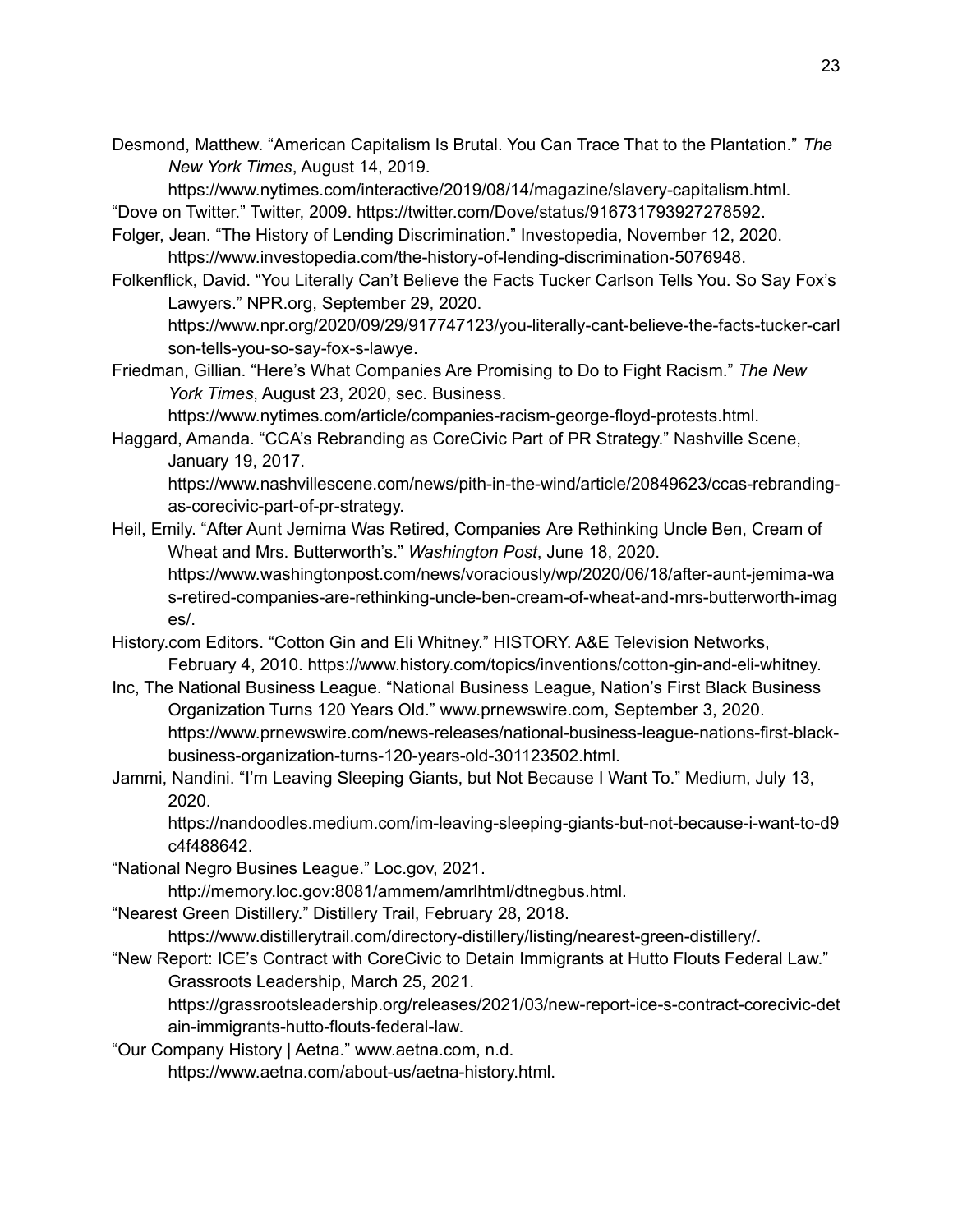- Print. "Aetna Apologizes for Slave Insurance." Los Angeles Times, March 11, 2000. https://www.latimes.com/archives/la-xpm-2000-mar-11-fi-7637-story.html.
- Rachel, Swarns. "Insurance Policies on Slaves: New York Life's Complicated Past." *The New York Times*, December 18, 2016.

https://www.nytimes.com/2016/12/18/us/insurance-policies-on-slaves-new-york-lifes-com plicated-past.html.

- "Slavery Era Insurance Registry Report." www.insurance.ca.gov. Accessed May 4, 2021. http://www.insurance.ca.gov/01-consumers/150-other-prog/10-seir/slavery-era-report.cf m.
- Teather, David. "Bank Admits It Owned Slaves." *The Guardian*, January 22, 2005, sec. World news. https://www.theguardian.com/world/2005/jan/22/usa.davidteather.
- Thomas, Zoe. "The Hidden Links between Slavery and Wall Street." *BBC News*, August 29, 2019, sec. Business. https://www.bbc.com/news/business-49476247.
- "TOBACCO COMPANY MARKETING to AFRICAN AMERICANS." , n.d. https://www.tobaccofreekids.org/assets/factsheets/0208.pdf.

.html.

Treisman, Rachel. "In Likely First, Chicago Suburb of Evanston Approves Reparations for Black Residents." NPR.org, March 21, 2021.

https://www.npr.org/2021/03/23/980277688/in-likely-first-chicago-suburb-of-evanston-ap proves-reparations-for-black-reside.

- Tyko, Kelly. "'It Is Our History': Families of Aunt Jemima Former Models Oppose Quaker Oats' Planned Brand Changes." USA TODAY, June 21, 2020. https://www.usatoday.com/story/money/food/2020/06/21/aunt-jemima-changes-quaker-o ats-racial-stereotypes/3233423001/.
- Witherspoon, Andrew, and Dion Rabouin. "Fortune 100 Companies Commit \$3.3 Billion to Fight Racism and Inequality." Axios, 9AD. https://www.axios.com/fortune-100-companies-donations-racism-inequality-f2a53d37-e5 87-44f9-ab30-8efc0c088111.html.
- World, Your Black. "Race, Racism and the Law." Race, Racism and the Law, n.d. https://racism.org/index.php?option=com\_content&view=article&id=1697:reparations100 1.
- Worth, Robert F. "Companies Are Sued for Slave Reparations (Published 2002)." *The New York Times*, March 27, 2002, sec. New York. https://www.nytimes.com/2002/03/27/nyregion/companies-are-sued-for-slave-reparations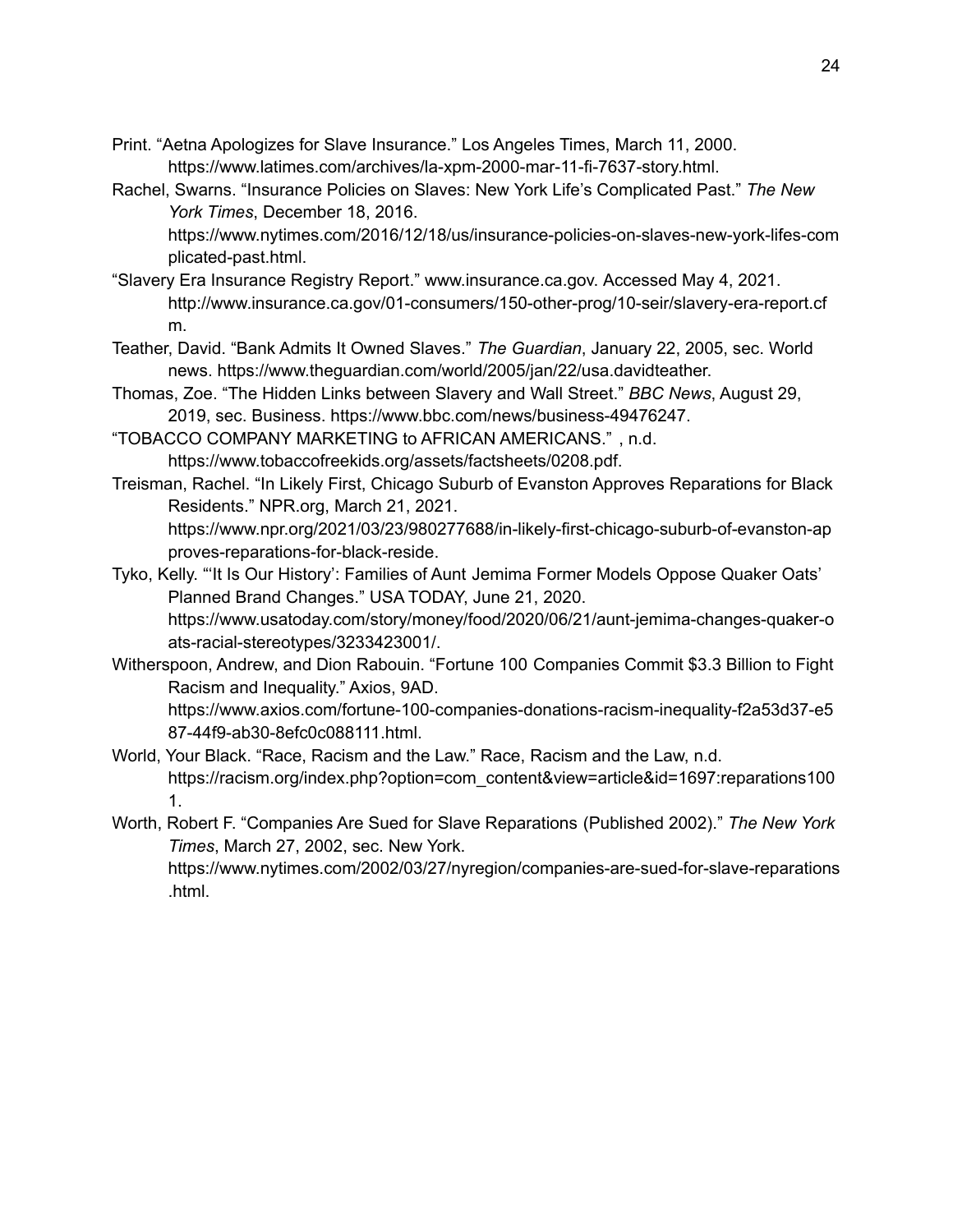# **Source Notes**

*Nearest Green Distillery*. (2018, February 28). Distillery Trail.

<https://www.distillerytrail.com/directory-distillery/listing/nearest-green-distillery/>

DeCiccio, E. (2021, March 9). *CEO Fawn Weaver and her all-female leadership team are piloting one of America's fastest-growing whiskey companies to historic growth*. CNBC; CNBC.

[https://www.cnbc.com/2021/03/08/all-female-leadership-team-guides-uncle-nearest-whis](https://www.cnbc.com/2021/03/08/all-female-leadership-team-guides-uncle-nearest-whiskey-to-historic-growth.html) [key-to-historic-growth.html](https://www.cnbc.com/2021/03/08/all-female-leadership-team-guides-uncle-nearest-whiskey-to-historic-growth.html)

- Nathan 'Nearest' Green was an enslaved man that taught Jack Daniel how to make whiskey. He was the first master distiller of Jack Daniel's Tennessee Whiskey.
- The Lincoln County Process, unique filtering of bourbon through sugar maple charcoal, was brought to Tennessee by enslaved people.
- Today Nearest Green is a Black-owned business with an all-female leadership team.
- Victoria Eady Butler, Green's great-great-granddaughter, is the brand's master blender and the first female African American master blender in history.
- [https://www.inc.com/magazine/202102/sara-clemence/uncle-nearest-whiskey-fawn-weav](https://www.inc.com/magazine/202102/sara-clemence/uncle-nearest-whiskey-fawn-weaver-best-in-business-2020.html) [er-best-in-business-2020.html](https://www.inc.com/magazine/202102/sara-clemence/uncle-nearest-whiskey-fawn-weaver-best-in-business-2020.html)

Here's What Companies Are Promising to Do to Fight Racism. (August 23, 2020). *The New York Times*. <https://www.nytimes.com/article/companies-racism-george-floyd-protests.html>

- In the wake of George Floyd's murder and the protests to end police brutality, many companies responded. This article details what they had committed to do as of August 2020. *Follow up needed to see if they actually have stuck with their promises.*
- Companies like Nike, Twitter, Target, General Motors, the National Football League recognize Juneteenth as a holiday. (Some after public pressure)
- IBM promised to "no longer offer, develop or research facial recognition technology, citing potential human rights and privacy abuses."
- Estee Lauder (which owns Clinique, Bobbi Brown, Aramis, Aveda, DKNY, Jo Malone, La Mer, MAC, Micheal Kors, Origins, Smashbox, Tom Ford Beauty, Tommy Hilfiger, and Too Faced) promised to mirror its leadership roles with the population of the US, increase recruits from HBCUs, and increase its purchases from Black-owned businesses.
- NASCAR banned Confederate flags
- PepsiCo said it would increase its number of Black people in management positions by 30% and increase their supply purchases from Black-owned businesses.
- BET (owned by Viacom CBS), started a \$25 million social justice initiative called Content for Change.
- Walmart, CVS, and Walgreens said they would stop locking up things like Black hair care products. Walmart also pledged to invest \$100 million over the next five years to create a Center on Racial Equity.
- Warner Media "on-air advertising to Color of Change, a nonprofit civil rights advocacy organization, and the NAACP Legal Defense and Educational Fund Inc. The company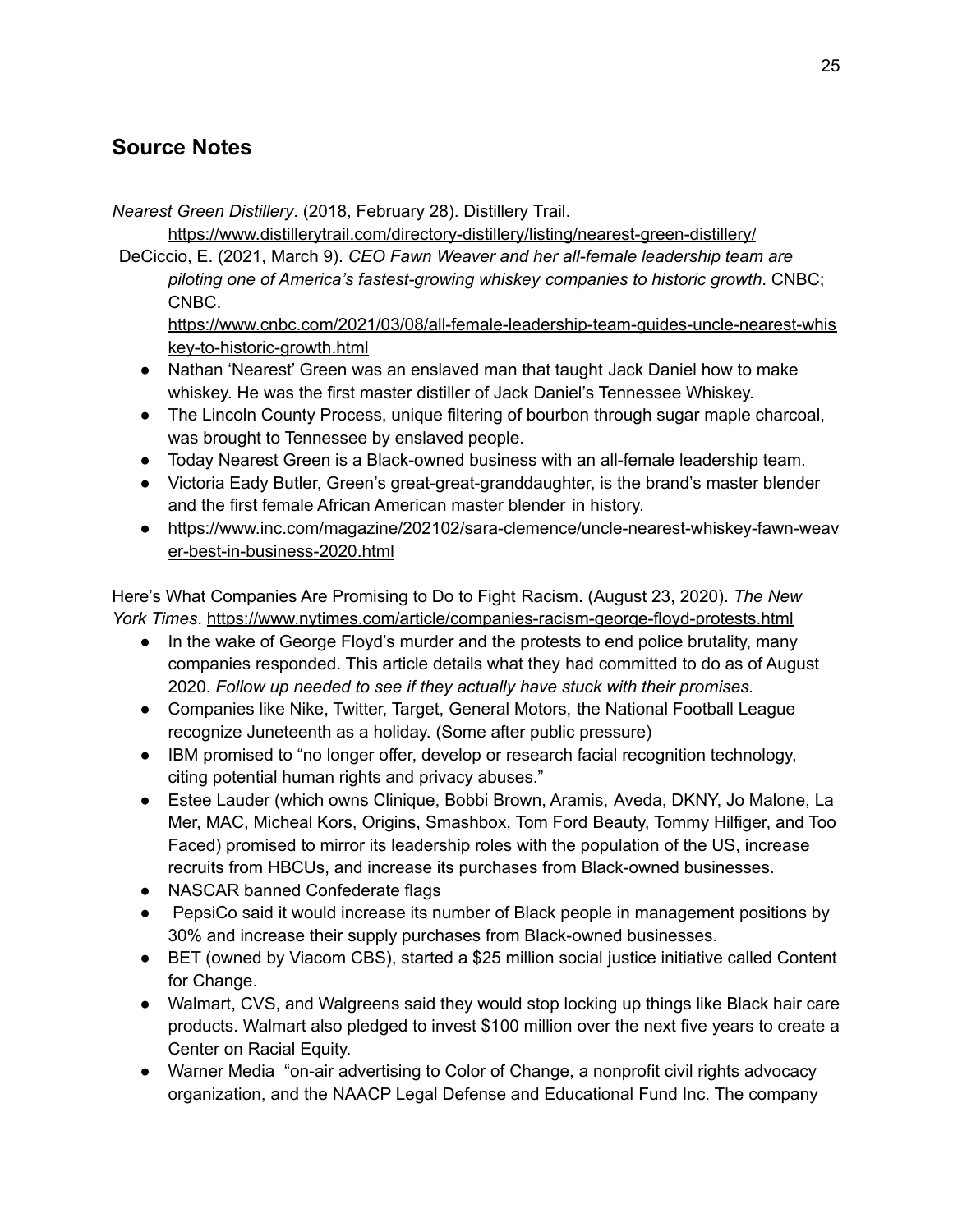also announced it was giving \$500,000 to its content innovation program, OneFifty, to support the development of issue-focused shows from underrepresented communities." HBO Max, owned by Warner Media, also placed historical context on "Gone With the Wind."

*● There are more examples, but most are tech/newer companies.*

Thomas, Z. (2019, August 28). The hidden links between slavery and Wall Street. BBC News; BBC News. <https://www.bbc.com/news/business-49476247>

- Enslaved people built the wall of 'Wall Street'
- Non-slave countries and regions often did business with areas reliant on slavery.
- "By some estimates, New York received 40% of US cotton revenue through money its financial firms, shipping businesses, and insurance companies earned."
- Colonialism thrived because of slavery and the triangle trade became very profitable.
- Many banks started selling securities to help fund plantations.
- Insurance policies insuring enslaved people, slave ships, etc. were offered.
- "JP Morgan was not alone. The predecessors that made up Citibank, Bank of America and Wells Fargo are among a list of well-known US financial firms that benefited from the slave trade."
- Brooks Brothers, like many clothing suppliers across the globe, used slaved grown and processed cotton to create their wares.
- Domino's Sugar processed slave-grown sugar cane.
- Modern accounting bases its depreciation models on plantation owners that "lowered the recorded value of slaves over time as a way to keep track of costs."
- "Just 50m (160ft) from the sign marking the city's slave market, New York's stock market was formed." How's that for symbolism?

Davis, J. F. (2017). Selling whiteness? – A critical review of the literature on marketing and racism. Journal of Marketing Management, 34(1-2), 134–177.

<https://doi.org/10.1080/0267257x.2017.1395902>

[https://www.researchgate.net/profile/Judy-Davis/publication/320905409\\_Selling\\_whitene](https://www.researchgate.net/profile/Judy-Davis/publication/320905409_Selling_whiteness_-_A_critical_review_of_the_literature_on_marketing_and_racism/links/5f7b5f0692851c14bcb0889f/Selling-whiteness-A-critical-review-of-the-literature-on-marketing-and-racism.pdf) ss - A critical review of the literature on marketing and racism/links/5f7b5f069285 [1c14bcb0889f/Selling-whiteness-A-critical-review-of-the-literature-on-marketing-and-raci](https://www.researchgate.net/profile/Judy-Davis/publication/320905409_Selling_whiteness_-_A_critical_review_of_the_literature_on_marketing_and_racism/links/5f7b5f0692851c14bcb0889f/Selling-whiteness-A-critical-review-of-the-literature-on-marketing-and-racism.pdf) [sm.pdf](https://www.researchgate.net/profile/Judy-Davis/publication/320905409_Selling_whiteness_-_A_critical_review_of_the_literature_on_marketing_and_racism/links/5f7b5f0692851c14bcb0889f/Selling-whiteness-A-critical-review-of-the-literature-on-marketing-and-racism.pdf)

● Ads from colonial times through the 1800s *(I would argue that it carried on longer)* "typically portrayed people of colour in negative stereotypical manners such as servile, subhuman, dirty, poor, criminal and uncivilised. By contrast, whites were visually associated with high character, civility and positions of authority." This is sometimes known as commodity racism. An example: "One of the most famous images from this collection shows a white and black girl in a soap advertisement with the white girl suggesting that the black girl can rid herself of her dark skin by washing with a certain brand of soap." *This is not unlike an overt version of the Dove commercial from a few*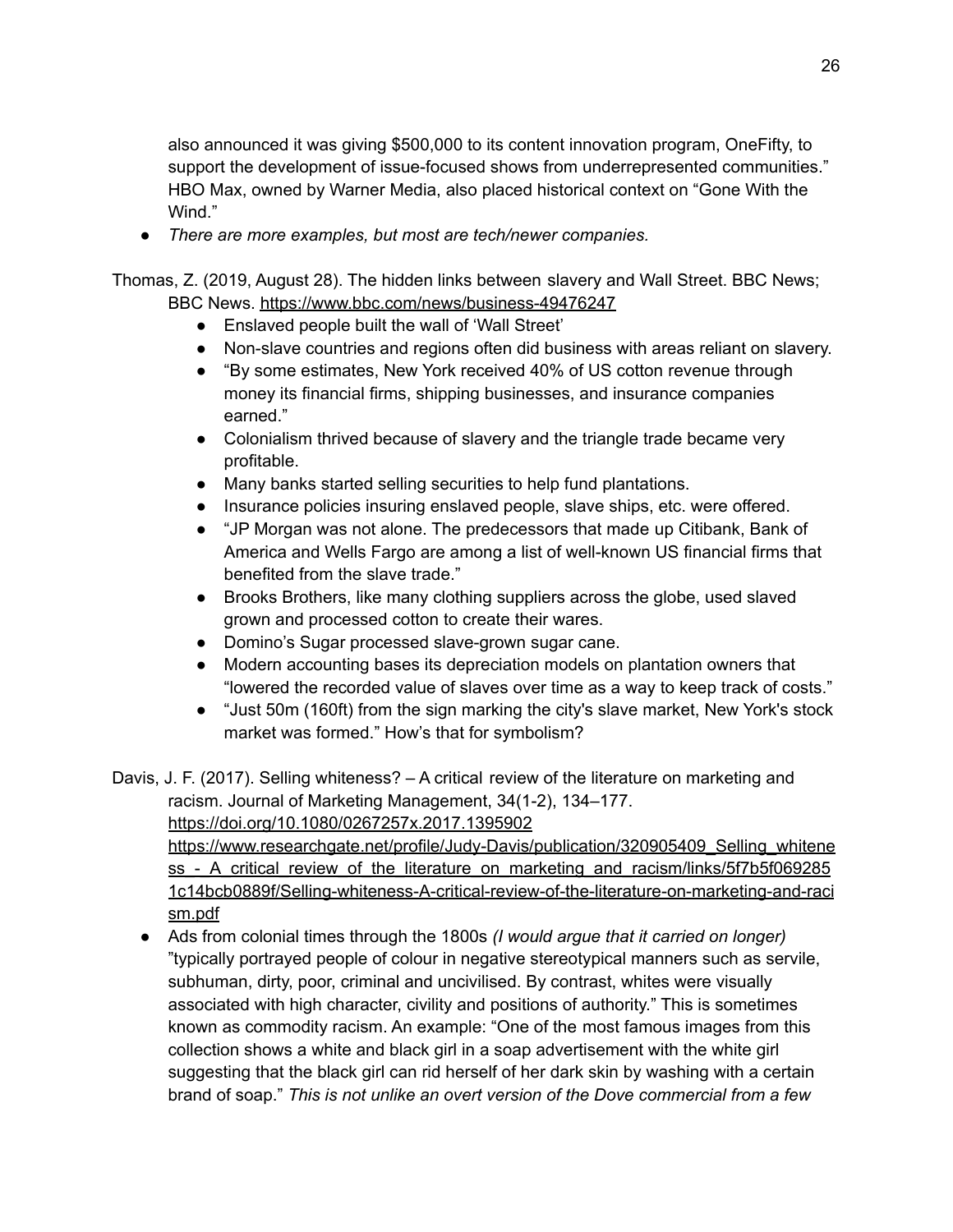*years back (2017?) that showed women of color using Dove products and then turning into white women. <https://www.youtube.com/watch?v=zkIrbVycAeM>*

- Aniphromorising Black and Brown people as beasts and apes served as a means to dehumanize them.
- "marketers may act in bad faith by producing demeaning or stereotyped images which distort or damage the reputation of the represented groups."
- Prior to the Civil War, Black people were depicted primarily as commodities- i.e. slavery, and sold in the classifieds
- After the Civil War, purposefully derogatory and stereotyped images were often used in the sale of products- Cream of Wheat, Uncle Ben's, etc.
- Black women depicted as Jezebels or mammies
- In ads since the 1960s Black models have typically been in the background and used more for 'everyday products' instead of luxury items. The stereotype of Black women has persevered and typically Black women are depicted in 'sexier' ads. Tokenism became popular as well so brands/tv shows etc. could say they were diverse without actually being diverse.
- "Moore, Williams and Qualls (1996) indicated that marketing aimed at minority consumers tended to focus on products like menthol cigarettes and 40-ounce bottles of malt liquor but questioned whether such targeting was motivated by racism or by consumption data concerning the black consumer market. Other studies looked at marketing practices related to nutrition, indicating that black and Hispanic youth were disproportionately targeted and depicted in promotions for unhealthy products like candy, soft drinks and fast food through media advertising and signage in local stores and restaurants, thereby contributing to obesity, diabetes and other health disparities among children of color"
- "residential segregation and the marketing of subprime mortgages among black, Hispanic and Asian consumers in the 100 largest Metropolitan Statistical Areas in the United States, concluding that housing segregation, aggressive marketing of risky mortgages, lax regulation and collapse of the housing price bubble led to disproportionate foreclosures among blacks and Hispanics in the 2000s."
- Anti-racist campaigns-
	- 2005- 'Stand Up, Speak Up' Nike Europe
	- The 1980s- Black pop culture icons started appearing in ads
- "six types of multicultural marketing practices in marketing organizations in an effort to advance multicultural marketing theory. Among these were commercial multiculturalism – where multicultural marketing approaches are fully integrated into a marketer's strategic and managerial approaches and problems of cultural difference are believed to be solved via private consumption, and critical multiculturalism – which recognizes power, privilege, and oppression within and between ethnic groups and raises questions about how multicultural marketing practices might be improved to foster inclusiveness and diversity"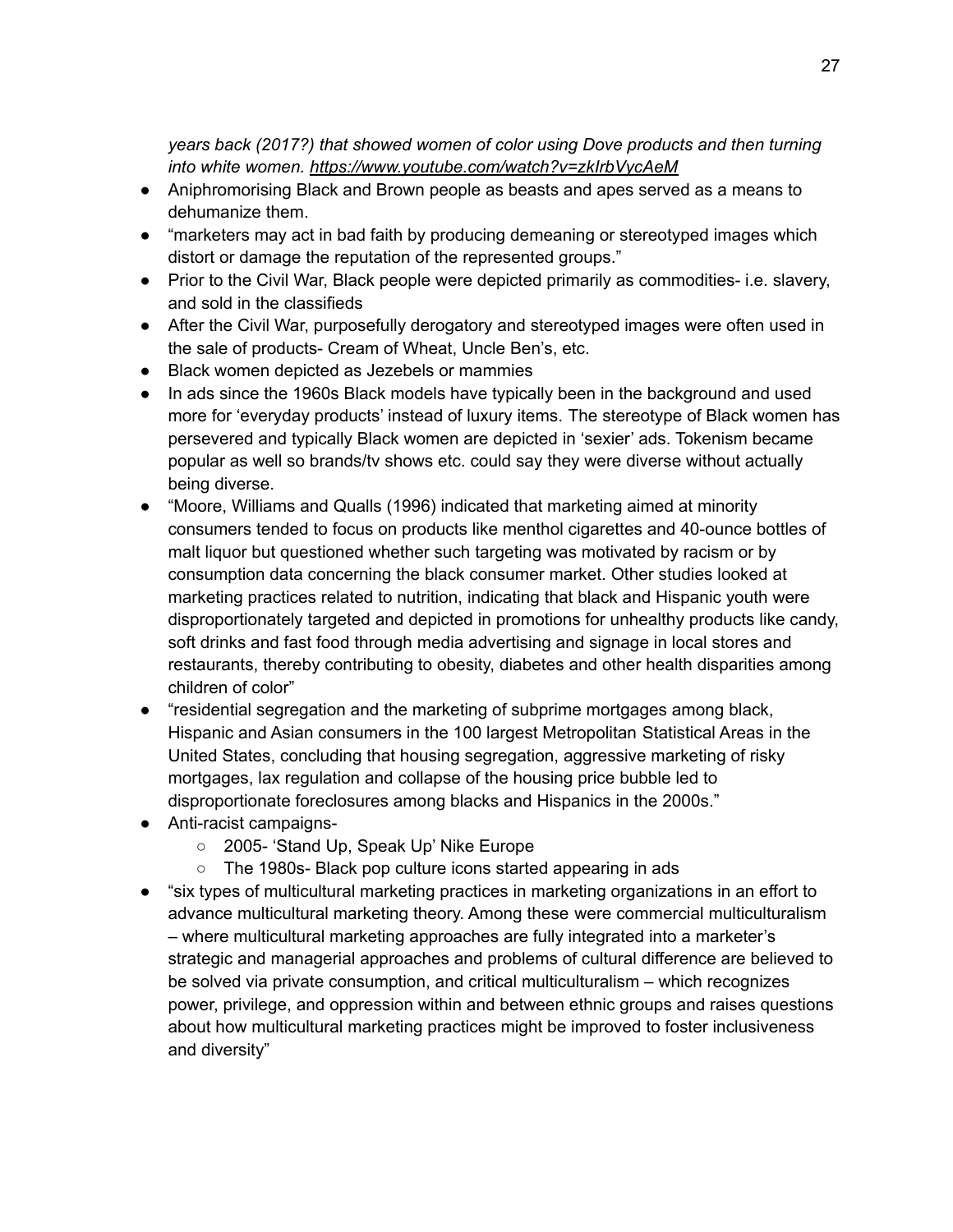Shabbir, H. A., Hyman, M. R., Reast, J., & Palihawadana, D. (2013). Deconstructing Subtle Racist Imagery in Television Ads. Journal of Business Ethics, 123(3), 421–436. <https://doi.org/10.1007/s10551-013-1798-8> https://d1wqtxts1xzle7.cloudfront.net/31863845/JBE - Subtle Racist Imagery 08-11-20 [13.pdf?1378806733=&response-content-disposition=inline%3B+filename%3DDeconstru](https://d1wqtxts1xzle7.cloudfront.net/31863845/JBE_-_Subtle_Racist_Imagery_08-11-2013.pdf?1378806733=&response-content-disposition=inline%3B+filename%3DDeconstructing_subtle_racist_imagery_in.pdf&Expires=1619592096&Signature=WpMA195JeHJn8HTyyQFkqH9K2VtIhj072fJsGanXrGWGlPYdmR3ZDeObEO62bygphtur~U-ckJVTukBfDXuOZpTBC0dpvrX-ywBeoeamlBbSKJvj7RmuvpaozFvVOaOmxxPH96dnKj1tAjWaU1eMN8oRE198w1Hoz7FkzYM7LA3x6I1OeqVdUWkOscuQNQgqyiFWtf~gFSLVr03KwRUjExde8V9Fx4yBT6qxGUmsYflF8ZkLjgVskZSXKXxY1vHvDNGAFQrGhv7E8trG2zmyktTsmwPJgHX91cf4x-pq8Ld0vbka6UmJKsoyV~LW~XWTKFcNz7D8yKFvyeQl1mGffg__&Key-Pair-Id=APKAJLOHF5GGSLRBV4ZA) [cting\\_subtle\\_racist\\_imagery\\_in.pdf&Expires=1619592096&Signature=WpMA195JeHJn8](https://d1wqtxts1xzle7.cloudfront.net/31863845/JBE_-_Subtle_Racist_Imagery_08-11-2013.pdf?1378806733=&response-content-disposition=inline%3B+filename%3DDeconstructing_subtle_racist_imagery_in.pdf&Expires=1619592096&Signature=WpMA195JeHJn8HTyyQFkqH9K2VtIhj072fJsGanXrGWGlPYdmR3ZDeObEO62bygphtur~U-ckJVTukBfDXuOZpTBC0dpvrX-ywBeoeamlBbSKJvj7RmuvpaozFvVOaOmxxPH96dnKj1tAjWaU1eMN8oRE198w1Hoz7FkzYM7LA3x6I1OeqVdUWkOscuQNQgqyiFWtf~gFSLVr03KwRUjExde8V9Fx4yBT6qxGUmsYflF8ZkLjgVskZSXKXxY1vHvDNGAFQrGhv7E8trG2zmyktTsmwPJgHX91cf4x-pq8Ld0vbka6UmJKsoyV~LW~XWTKFcNz7D8yKFvyeQl1mGffg__&Key-Pair-Id=APKAJLOHF5GGSLRBV4ZA) [HTyyQFkqH9K2VtIhj072fJsGanXrGWGlPYdmR3ZDeObEO62bygphtur~U-ckJVTukBfDX](https://d1wqtxts1xzle7.cloudfront.net/31863845/JBE_-_Subtle_Racist_Imagery_08-11-2013.pdf?1378806733=&response-content-disposition=inline%3B+filename%3DDeconstructing_subtle_racist_imagery_in.pdf&Expires=1619592096&Signature=WpMA195JeHJn8HTyyQFkqH9K2VtIhj072fJsGanXrGWGlPYdmR3ZDeObEO62bygphtur~U-ckJVTukBfDXuOZpTBC0dpvrX-ywBeoeamlBbSKJvj7RmuvpaozFvVOaOmxxPH96dnKj1tAjWaU1eMN8oRE198w1Hoz7FkzYM7LA3x6I1OeqVdUWkOscuQNQgqyiFWtf~gFSLVr03KwRUjExde8V9Fx4yBT6qxGUmsYflF8ZkLjgVskZSXKXxY1vHvDNGAFQrGhv7E8trG2zmyktTsmwPJgHX91cf4x-pq8Ld0vbka6UmJKsoyV~LW~XWTKFcNz7D8yKFvyeQl1mGffg__&Key-Pair-Id=APKAJLOHF5GGSLRBV4ZA) [uOZpTBC0dpvrX-ywBeoeamlBbSKJvj7RmuvpaozFvVOaOmxxPH96dnKj1tAjWaU1eMN](https://d1wqtxts1xzle7.cloudfront.net/31863845/JBE_-_Subtle_Racist_Imagery_08-11-2013.pdf?1378806733=&response-content-disposition=inline%3B+filename%3DDeconstructing_subtle_racist_imagery_in.pdf&Expires=1619592096&Signature=WpMA195JeHJn8HTyyQFkqH9K2VtIhj072fJsGanXrGWGlPYdmR3ZDeObEO62bygphtur~U-ckJVTukBfDXuOZpTBC0dpvrX-ywBeoeamlBbSKJvj7RmuvpaozFvVOaOmxxPH96dnKj1tAjWaU1eMN8oRE198w1Hoz7FkzYM7LA3x6I1OeqVdUWkOscuQNQgqyiFWtf~gFSLVr03KwRUjExde8V9Fx4yBT6qxGUmsYflF8ZkLjgVskZSXKXxY1vHvDNGAFQrGhv7E8trG2zmyktTsmwPJgHX91cf4x-pq8Ld0vbka6UmJKsoyV~LW~XWTKFcNz7D8yKFvyeQl1mGffg__&Key-Pair-Id=APKAJLOHF5GGSLRBV4ZA) [8oRE198w1Hoz7FkzYM7LA3x6I1OeqVdUWkOscuQNQgqyiFWtf~gFSLVr03KwRUjExde](https://d1wqtxts1xzle7.cloudfront.net/31863845/JBE_-_Subtle_Racist_Imagery_08-11-2013.pdf?1378806733=&response-content-disposition=inline%3B+filename%3DDeconstructing_subtle_racist_imagery_in.pdf&Expires=1619592096&Signature=WpMA195JeHJn8HTyyQFkqH9K2VtIhj072fJsGanXrGWGlPYdmR3ZDeObEO62bygphtur~U-ckJVTukBfDXuOZpTBC0dpvrX-ywBeoeamlBbSKJvj7RmuvpaozFvVOaOmxxPH96dnKj1tAjWaU1eMN8oRE198w1Hoz7FkzYM7LA3x6I1OeqVdUWkOscuQNQgqyiFWtf~gFSLVr03KwRUjExde8V9Fx4yBT6qxGUmsYflF8ZkLjgVskZSXKXxY1vHvDNGAFQrGhv7E8trG2zmyktTsmwPJgHX91cf4x-pq8Ld0vbka6UmJKsoyV~LW~XWTKFcNz7D8yKFvyeQl1mGffg__&Key-Pair-Id=APKAJLOHF5GGSLRBV4ZA) [8V9Fx4yBT6qxGUmsYflF8ZkLjgVskZSXKXxY1vHvDNGAFQrGhv7E8trG2zmyktTsmwP](https://d1wqtxts1xzle7.cloudfront.net/31863845/JBE_-_Subtle_Racist_Imagery_08-11-2013.pdf?1378806733=&response-content-disposition=inline%3B+filename%3DDeconstructing_subtle_racist_imagery_in.pdf&Expires=1619592096&Signature=WpMA195JeHJn8HTyyQFkqH9K2VtIhj072fJsGanXrGWGlPYdmR3ZDeObEO62bygphtur~U-ckJVTukBfDXuOZpTBC0dpvrX-ywBeoeamlBbSKJvj7RmuvpaozFvVOaOmxxPH96dnKj1tAjWaU1eMN8oRE198w1Hoz7FkzYM7LA3x6I1OeqVdUWkOscuQNQgqyiFWtf~gFSLVr03KwRUjExde8V9Fx4yBT6qxGUmsYflF8ZkLjgVskZSXKXxY1vHvDNGAFQrGhv7E8trG2zmyktTsmwPJgHX91cf4x-pq8Ld0vbka6UmJKsoyV~LW~XWTKFcNz7D8yKFvyeQl1mGffg__&Key-Pair-Id=APKAJLOHF5GGSLRBV4ZA) [JgHX91cf4x-pq8Ld0vbka6UmJKsoyV~LW~XWTKFcNz7D8yKFvyeQl1mGffg\\_\\_&Key-Pai](https://d1wqtxts1xzle7.cloudfront.net/31863845/JBE_-_Subtle_Racist_Imagery_08-11-2013.pdf?1378806733=&response-content-disposition=inline%3B+filename%3DDeconstructing_subtle_racist_imagery_in.pdf&Expires=1619592096&Signature=WpMA195JeHJn8HTyyQFkqH9K2VtIhj072fJsGanXrGWGlPYdmR3ZDeObEO62bygphtur~U-ckJVTukBfDXuOZpTBC0dpvrX-ywBeoeamlBbSKJvj7RmuvpaozFvVOaOmxxPH96dnKj1tAjWaU1eMN8oRE198w1Hoz7FkzYM7LA3x6I1OeqVdUWkOscuQNQgqyiFWtf~gFSLVr03KwRUjExde8V9Fx4yBT6qxGUmsYflF8ZkLjgVskZSXKXxY1vHvDNGAFQrGhv7E8trG2zmyktTsmwPJgHX91cf4x-pq8Ld0vbka6UmJKsoyV~LW~XWTKFcNz7D8yKFvyeQl1mGffg__&Key-Pair-Id=APKAJLOHF5GGSLRBV4ZA) [r-Id=APKAJLOHF5GGSLRBV4ZA](https://d1wqtxts1xzle7.cloudfront.net/31863845/JBE_-_Subtle_Racist_Imagery_08-11-2013.pdf?1378806733=&response-content-disposition=inline%3B+filename%3DDeconstructing_subtle_racist_imagery_in.pdf&Expires=1619592096&Signature=WpMA195JeHJn8HTyyQFkqH9K2VtIhj072fJsGanXrGWGlPYdmR3ZDeObEO62bygphtur~U-ckJVTukBfDXuOZpTBC0dpvrX-ywBeoeamlBbSKJvj7RmuvpaozFvVOaOmxxPH96dnKj1tAjWaU1eMN8oRE198w1Hoz7FkzYM7LA3x6I1OeqVdUWkOscuQNQgqyiFWtf~gFSLVr03KwRUjExde8V9Fx4yBT6qxGUmsYflF8ZkLjgVskZSXKXxY1vHvDNGAFQrGhv7E8trG2zmyktTsmwPJgHX91cf4x-pq8Ld0vbka6UmJKsoyV~LW~XWTKFcNz7D8yKFvyeQl1mGffg__&Key-Pair-Id=APKAJLOHF5GGSLRBV4ZA)

 $\bullet$  See list pg. 20-25

In order to understand the brutality of American Capitalism you have to start on the plantation, by Matthew Desmond

<https://www.nytimes.com/interactive/2019/08/14/magazine/slavery-capitalism.html>

- Most modern management and accounting techniques were perfected on plantations.
	- "When an accountant depreciates an asset to save on taxes or when a mid level manager spends an afternoon filling in rows and columns on an Excel spreadsheet, they are repeating business procedures whose roots twist back to slave-labor camps."
	- "Meticulous bookkeepers and overseers were just as important to the productivity of a slave-labor camp as field hands. Plantation entrepreneurs developed spreadsheets, like Thomas Affleck's "Plantation Record and Account Book," which ran into eight editions circulated until the Civil War. Affleck's book was a one-stop-shop accounting manual, complete with rows and columns that tracked per-worker productivity. "

Bailey, Ronald. "The Slave(ry) Trade and the Development of Capitalism in the United States: The Textile Industry in New England." *Social Science History* 14, no. 3 (1990): 373-414.. doi:10.2307/1171357.

#### [https://www.jstor.org/stable/1171357?read-now=1&seq=1#page\\_scan\\_tab\\_contents](https://www.jstor.org/stable/1171357?read-now=1&seq=1#page_scan_tab_contents)

● "The trade formed a perfect circle. Owners of slaves carried slaves to South Carolina, and brought home naval stores for their ship-building; or to the West Indies, and brought home molasses; or to other colonies, and brought home hogsheads. The molasses was made into the highly prized New England rum and shipped in those hogsheads to Africa for more slaves. Thus, the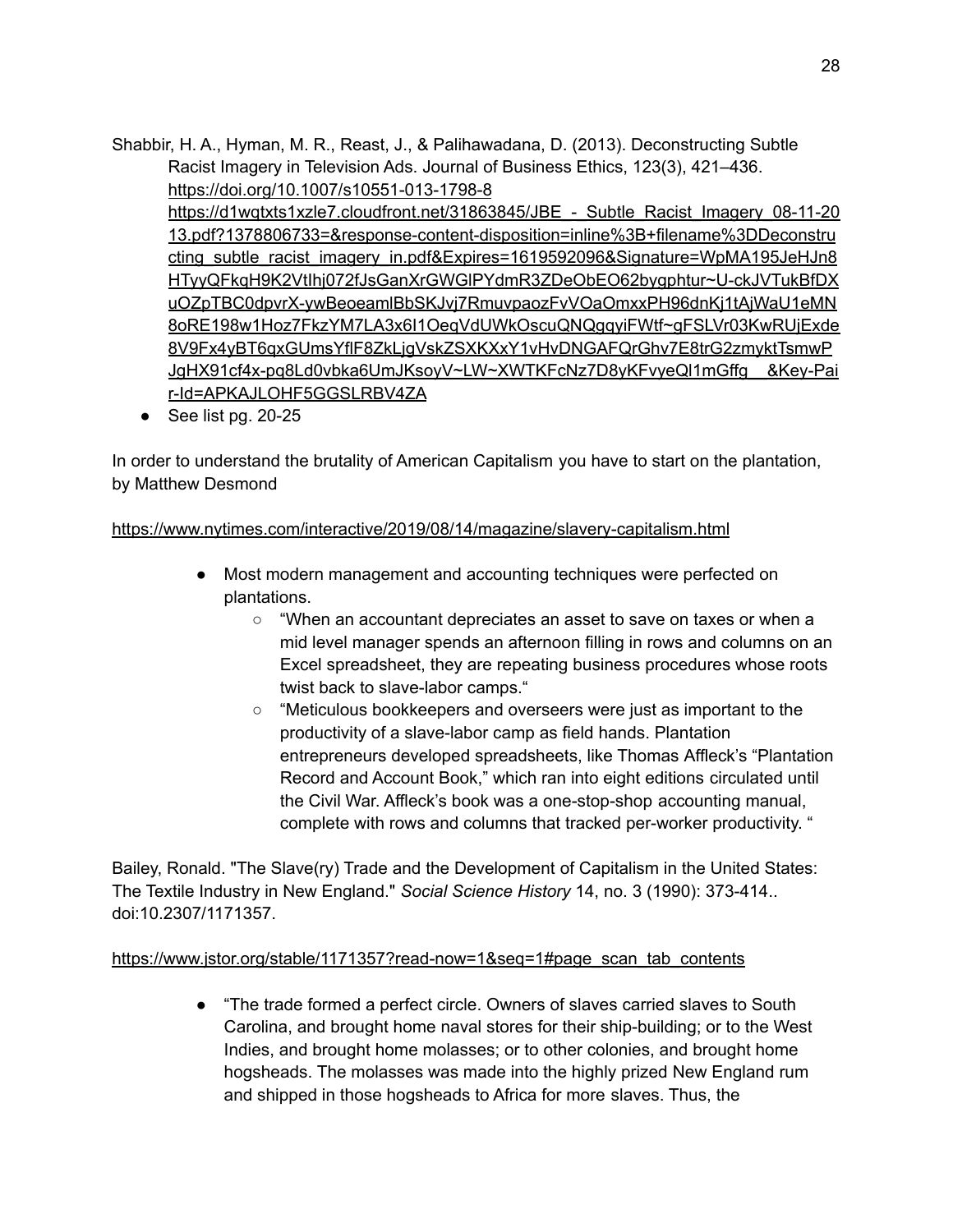rum-distilling industry indicates to some extent the activity of New England in the Slave Trade." (p.2)

- Per Lorenzo Green's *The Negro in Colonial New England*: "the effects of this slave trade were manifold. On the eve of the American Revolution it formed the very basis of the economic life of New England; about it revolved, and on it depended, most of her industries. The vast sugar, molasses, and rum trade, shipbuilding, the distilleries, a great many of the fisheries, the employment of artisans and seamen, even agriculture-- all were dependent on slave traffic." The author of the paper says he would argue this could be extended to include New England's textile industry, which relied on slave-grown cotton.
- Thesis: "The commercial and industrial activity related to the slave trade were essential ingredients in the process of industrialization in the United States, particularly in textiles. Moreover, beyond the era of the slave trade, slave-produced cotton played a pivotal role in the expansion of interregional trade. This division of labor among regions laid the basis for a national economy that emerged between 1815 and 1865," (p. 2)
- Three factors of the slave trade's role in the rise of industrial capitalism in the US:
	- Africa supplied the bulk of the workers during European expansion into the Americas.
	- New England merchant's integral involvement in the slave trade.
	- "Critical dependence" of New England's trade system on the "slavery-based economies of the West Indies." (p.3)
- "Molasses and rum became the "customary currency" by which the colonists could obtain a variety of goods both domestic and foreign to ship to the West Indies or other colonies."
- "The fact is that the economy of New England and colonial commerce were bound to a West Indies economy dependent on slavery and the slave trade. Had there been no slavery, the West Indies trade would not have been as substantial. And had there been no substantial West Indies trade, there would have been much less trade for New England and the mainland colonies. The result would have been a much narrower field and a markedly slowed pace for the economic movement of the colonies toward political independence and industrial capitalism in a developing United States." (p.12)
- Maritime commerce fed the shipbuilding industry. American-made ships made up most of the trade vessels in the Atlantic.
	- 96% of the ships in the West Indies trade and 93% of the ships in the Coastwise trades were made in America. 44 percent of the ships carrying African enslaved were American-built with British ships making up the rest. Ship merchants in America were making a fortune off of slave-trade-dependent economies.
- Slave-grown cotton became a huge commodity in the United States national economy between 1790 and 1865.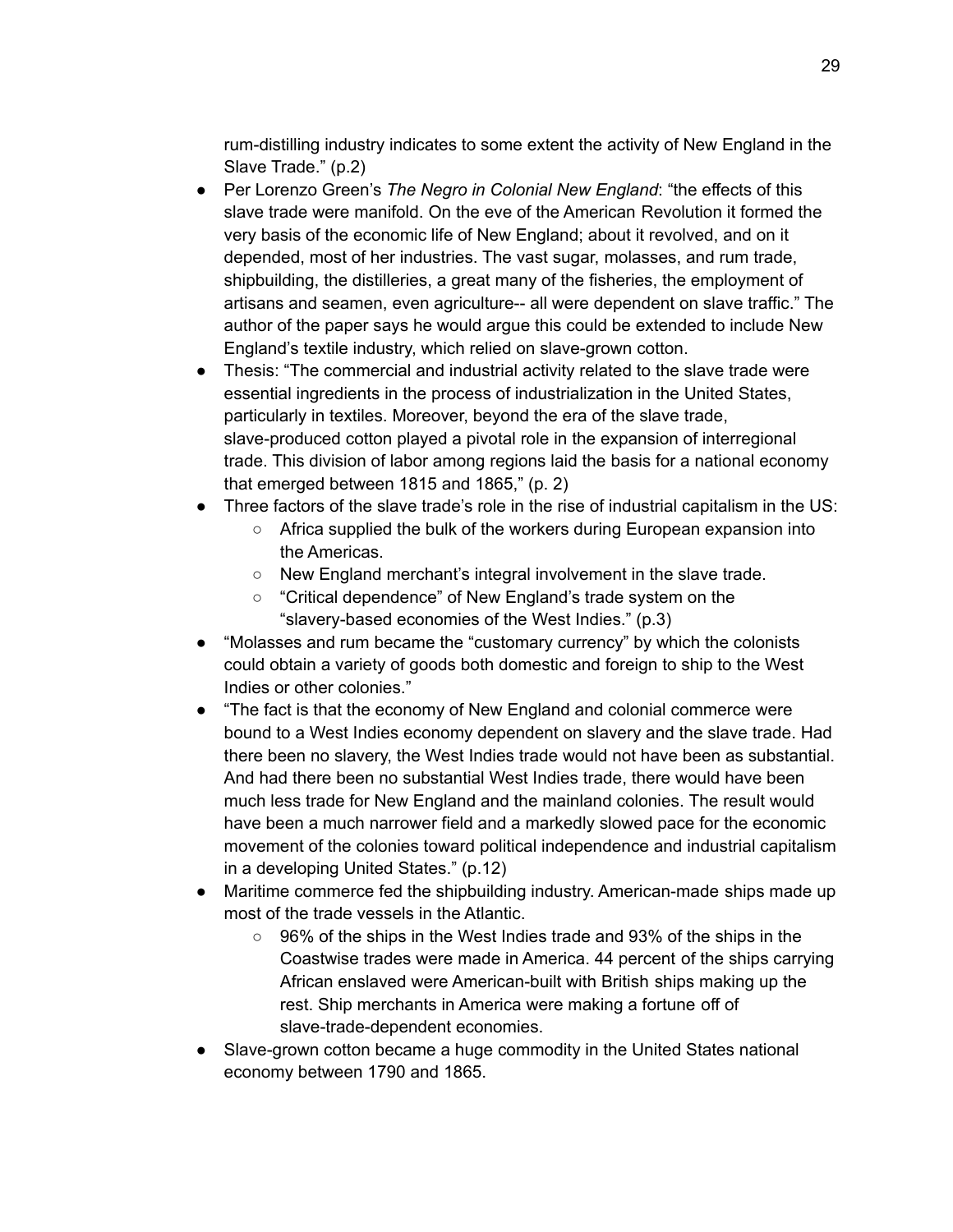- "One of the great travesties in the study of U.S. history is the suggestion that only the South benefited directly and substantially from slavery. The benefits from what we are calling the slave trade to the North and to the U.S as a whole were far from indirect." (p.15)
- The Industrial Revolution in the US and the rise of textiles is directly linked to the rapid expansion of cotton production in the south.
	- "Industrial use of raw cotton increased from 5 million pounds in 1790 to 433 million pounds in 1860." (p.17)
- "Thus, it is necessary to stress both the accumulation of capital derived from direct participation as slave traders and the accumulation of capital and expansion of commerce and manufacturing in economic sectors directly dependent on the slave trade." (p.25)
- Quote from W.E.B DuBois, "Somebody in each era must make clear the facts with utter disregard to his own wish and desire and belief. What we have got to know, so far as possible, are the things that actually happened in the world." (p.29)

<https://www.investopedia.com/the-history-of-lending-discrimination-5076948> - History of Lending Discrimination. This article has some solid sources.

[https://www.pbs.org/wgbh/americanexperience/features/reconstruction-rebuilding-south-after-wa](https://www.pbs.org/wgbh/americanexperience/features/reconstruction-rebuilding-south-after-war/) [r/](https://www.pbs.org/wgbh/americanexperience/features/reconstruction-rebuilding-south-after-war/) - PBS on Reconstruction

[https://www.pbs.org/wgbh/americanexperience/features/reconstruction-sharecropping-and-chan](https://www.pbs.org/wgbh/americanexperience/features/reconstruction-sharecropping-and-changes-southern-economy/) [ges-southern-economy/](https://www.pbs.org/wgbh/americanexperience/features/reconstruction-sharecropping-and-changes-southern-economy/) - PBS on Sharecropping

[https://www.npr.org/sections/live-updates-protests-for-racial-justice/2020/06/17/879104818/ackn](https://www.npr.org/sections/live-updates-protests-for-racial-justice/2020/06/17/879104818/acknowledging-racial-stereotype-aunt-jemima-will-change-brand-name-and-image) [owledging-racial-stereotype-aunt-jemima-will-change-brand-name-and-image](https://www.npr.org/sections/live-updates-protests-for-racial-justice/2020/06/17/879104818/acknowledging-racial-stereotype-aunt-jemima-will-change-brand-name-and-image) - NPR on Aunt Jemima name change.

<https://www.thewrap.com/sports-teams-dumped-racist-names-mascots-indians-redskins/> - This article details 15 teams that have dropped mascots with racist Native American imagery.

#### <https://www.wbur.org/hereandnow/2020/06/29/aunt-jemima-quaker-oats-rebrand>

• This article contains the thoughts of the descendants of Lilian Richards, a long-time portrayer of Aunt Jemima, on the rebrand.

[https://www.usatoday.com/story/money/food/2020/06/21/aunt-jemima-changes-quaker-oats-raci](https://www.usatoday.com/story/money/food/2020/06/21/aunt-jemima-changes-quaker-oats-racial-stereotypes/3233423001/) [al-stereotypes/3233423001/](https://www.usatoday.com/story/money/food/2020/06/21/aunt-jemima-changes-quaker-oats-racial-stereotypes/3233423001/)

[https://www.wkyt.com/2020/06/18/kentucky-woman-who-portrays-aunt-jemima-reacts-to-brand-b](https://www.wkyt.com/2020/06/18/kentucky-woman-who-portrays-aunt-jemima-reacts-to-brand-being-retired/) [eing-retired/](https://www.wkyt.com/2020/06/18/kentucky-woman-who-portrays-aunt-jemima-reacts-to-brand-being-retired/)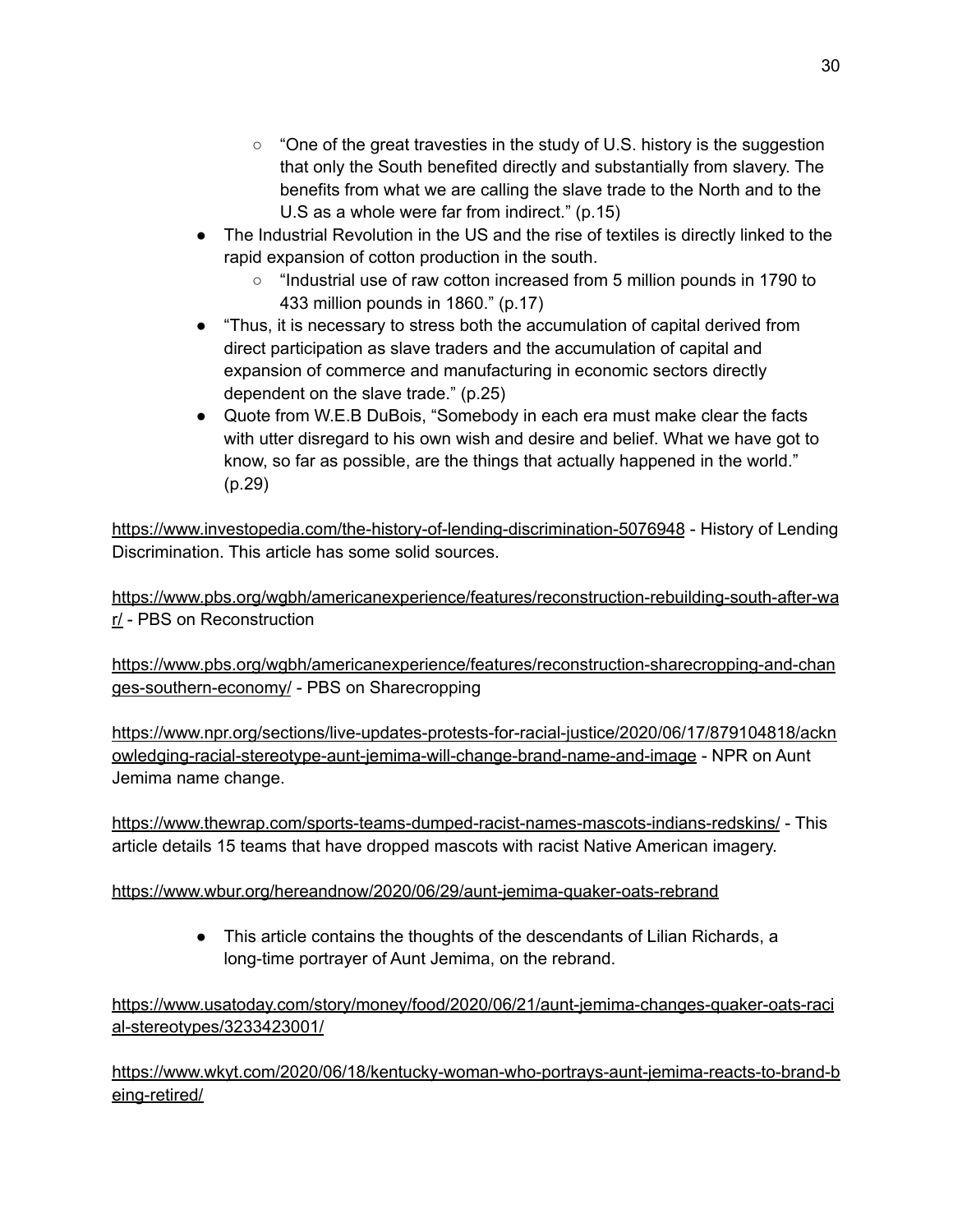[https://www.washingtonpost.com/news/voraciously/wp/2020/06/18/after-aunt-jemima-was-retire](https://www.washingtonpost.com/news/voraciously/wp/2020/06/18/after-aunt-jemima-was-retired-companies-are-rethinking-uncle-ben-cream-of-wheat-and-mrs-butterworth-images/) [d-companies-are-rethinking-uncle-ben-cream-of-wheat-and-mrs-butterworth-images/](https://www.washingtonpost.com/news/voraciously/wp/2020/06/18/after-aunt-jemima-was-retired-companies-are-rethinking-uncle-ben-cream-of-wheat-and-mrs-butterworth-images/)

- "David Pilgrim, the founder and curator of the Jim Crow [Museum](https://www.ferris.edu/jimcrow/) of Racist [Memorabilia,](https://www.ferris.edu/jimcrow/) notes that the images on these products stand out for being so out of step with modern times. 'Most of the harsh images of African Americans were replaced decades ago," he said. "But I call this the residue — we still live in the residue of Jim Crow. It might not be as harsh, but there are still remnants of the ugly days.'"
- "Chambers says some white people might greet the news defensively, and he allowed that many people have "irrational" attachments to certain brands. "If you tell me a brand represents stereotypes and racism, then I might read that as an attack on me," he says. "And I'm like, 'I'm not racist.' "

[https://www.theatlantic.com/business/archive/2011/12/countrywides-racist-lending-practices-wer](https://www.theatlantic.com/business/archive/2011/12/countrywides-racist-lending-practices-were-fueled-by-greed/250424/) [e-fueled-by-greed/250424/](https://www.theatlantic.com/business/archive/2011/12/countrywides-racist-lending-practices-were-fueled-by-greed/250424/)

- In 2011, Bank of America settled a lawsuit with the DOJ over their subsidiary Countrywide Financial for selling higher interest rates and fees to black and latino homebuyers than they did to equally qualified white customers.
- They paid \$335 million to settle claims

<https://www.theatlantic.com/magazine/archive/2019/09/this-land-was-our-land/594742/> - The Great Land Robbery

<https://www.rd.usda.gov/files/RR194.pdf> - Paper on independent black farming and cooperatives after the end of the Civil War.

[https://www.usatoday.com/story/news/factcheck/2020/06/30/fact-check-aunt-jemima-model-didn](https://www.usatoday.com/story/news/factcheck/2020/06/30/fact-check-aunt-jemima-model-didnt-create-brand-wasnt-millionaire/3241656001/) [t-create-brand-wasnt-millionaire/3241656001/](https://www.usatoday.com/story/news/factcheck/2020/06/30/fact-check-aunt-jemima-model-didnt-create-brand-wasnt-millionaire/3241656001/)

[https://www.theguardian.com/us-news/2020/jun/28/aunt-jemima-uncle-ben-racism-advertising-br](https://www.theguardian.com/us-news/2020/jun/28/aunt-jemima-uncle-ben-racism-advertising-branding) [anding](https://www.theguardian.com/us-news/2020/jun/28/aunt-jemima-uncle-ben-racism-advertising-branding)

<https://www.smithsonianmag.com/history/slavery-trail-of-tears-180956968/> - Smithsonian article called "Retracing Slavery's trail of Tears."

<https://www.nytimes.com/2002/03/27/nyregion/companies-are-sued-for-slave-reparations.html> - 2002 class-action lawsuit filed against several major corporations suing for reparations because they profited from slavery.